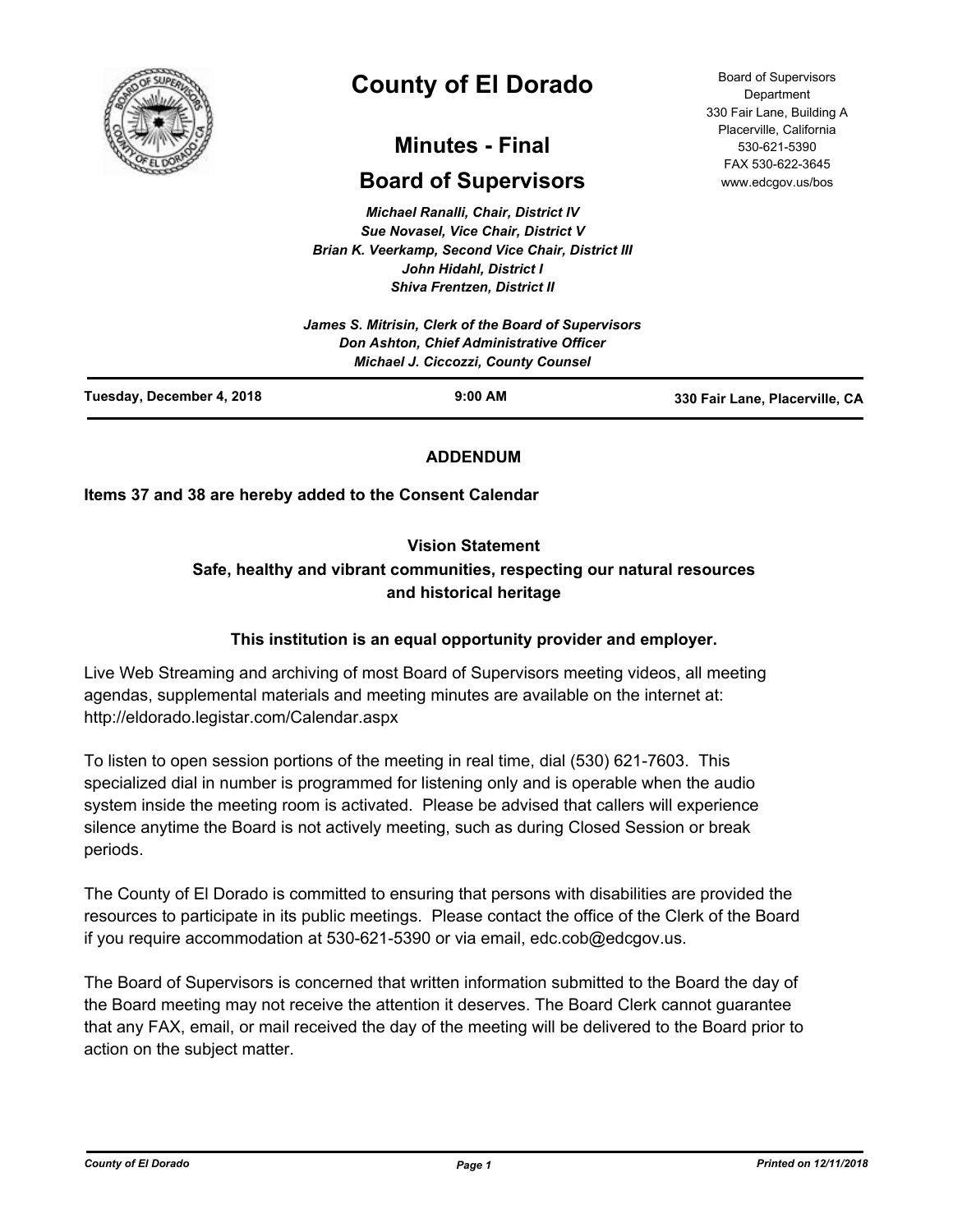The Board meets simultaneously as the Board of Supervisors and the Board of Directors of the Air Quality Management District, In-Home Supportive Services, Public Housing Authority, Redevelopment Agency and other Special Districts.

For Purposes of the Brown Act § 54954.2 (a), the numbered items on this Agenda give a brief description of each item of business to be transacted or discussed. Recommendations of the staff, as shown, do not prevent the Board from taking other action.

Materials related to an item on this Agenda submitted to the Board of Supervisors after distribution of the agenda packet are available for inspection during normal business hours in the public viewing packet located in Building A, 330 Fair Lane, Placerville or in the Board Clerk's Office located at the same address. Such documents are also available on the Board of Supervisors' Meeting Agenda webpage subject to staff's ability to post the documents before the meeting.

## **PROTOCOLS FOR PUBLIC COMMENT**

Public comment will be received at designated periods as called by the Board Chair.

Public comment on items scheduled for Closed Session will be received before the Board recesses to Closed Session.

Except with the consent of the Board, individuals shall be allowed to speak to an item only once.

On December 5, 2017 the Board adopted the following protocol relative to public comment periods:

Time for public input will be provided at every Board of Supervisors meeting. Individuals will have three minutes to address the Board. Individuals authorized by organizations will have three minutes to present organizational positions and perspectives and may request additional time, up to five minutes. At the discretion of the Board, time to speak by any individual may be modified.

A total of 20 minutes will be allocated for public comment during Open Forum and for each agenda item to be discussed. Public comment on certain agenda items designated and approved by the Board may be treated differently with specific time limits per speaker or a limit on the total amount of time designated for public comment. It is the intent of the Board that quasi-judicial matters have additional flexibility depending upon the nature of the issue.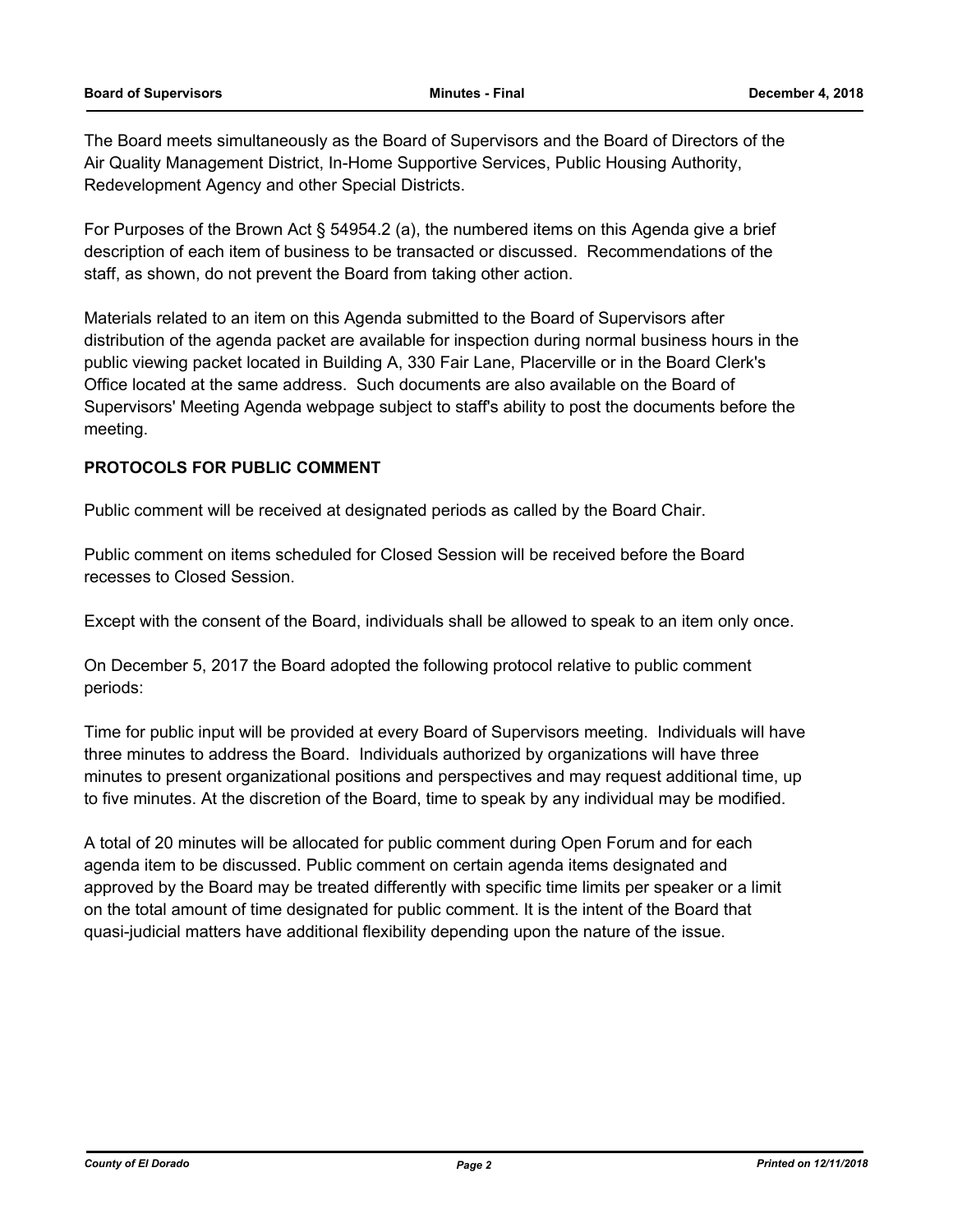Individual Board members may ask clarifying questions but will not engage in substantive dialogue with persons providing input to the Board.

If a person providing input to the Board creates a disruption by refusing to follow Board guidelines, the Chair of the Board may take the following actions.

Step 1. Request the person adhere to Board guidelines. If the person refuses, the Chair may ask the Clerk to turn off the speaker's microphone.

Step 2. If the disruption continues, the Chair may order a recess of the Board meeting.

Step 3. If the disruption continues, the Chair may order the removal of the person from the Board meeting.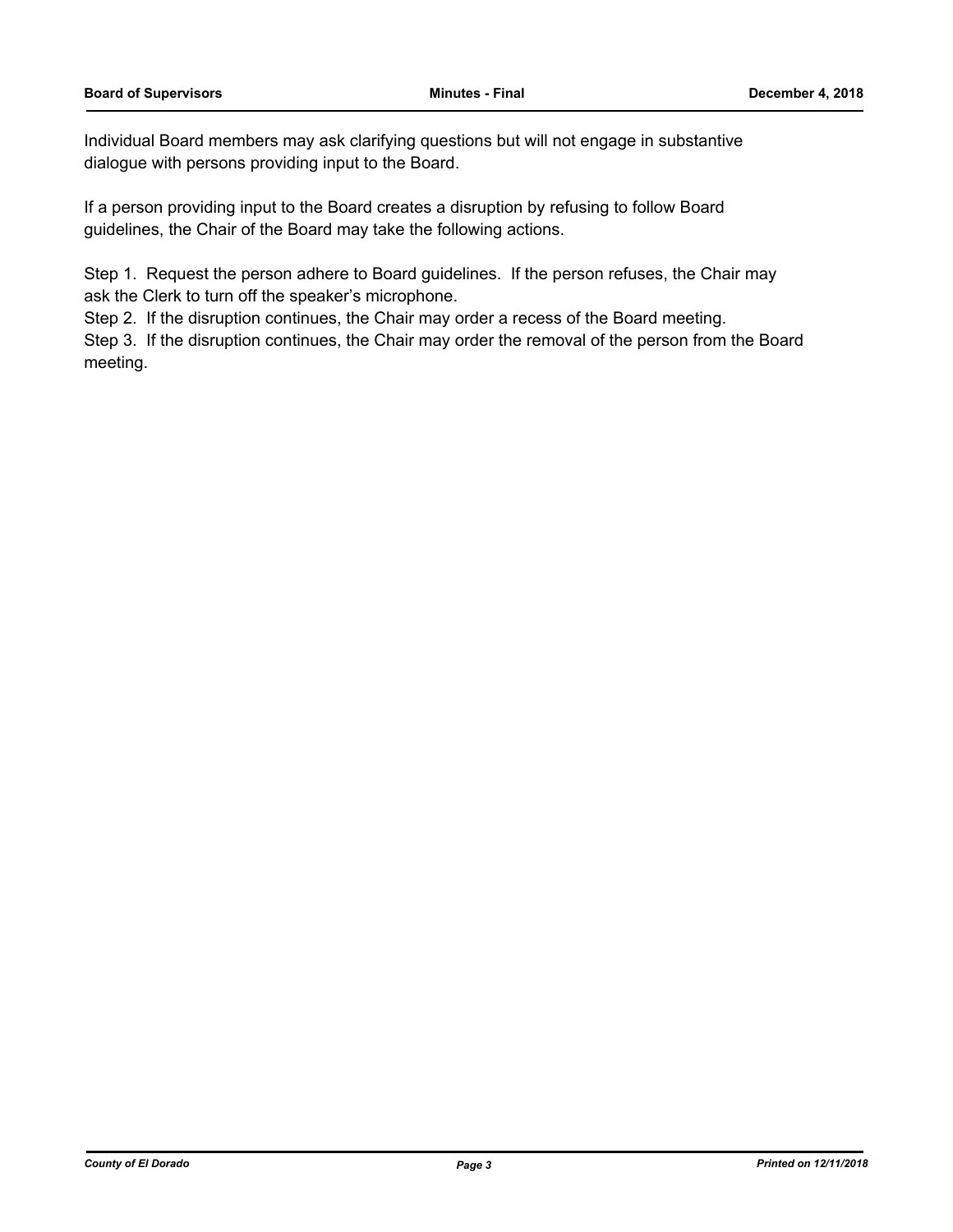#### **9:00 A.M. - CALLED TO ORDER**

Present: 5 - Supervisor Veerkamp, Supervisor Frentzen, Supervisor Ranalli, Supervisor Novasel and Supervisor Hidahl

#### **INVOCATION AND PLEDGE OF ALLEGIANCE TO THE FLAG**

**Supervisor Novasel gave the Invocation. Supervisor Hidahl led the Pledge of Allegiance to the Flag.**

#### **ADOPTION OF THE AGENDA AND APPROVAL OF CONSENT CALENDAR**

**A motion was made by Supervisor Hidahl, seconded by Supervisor Frentzen to Adopt the Agenda and Approve the Consent Calendar with the following change: Pull item 19 for discussion.**

**Yes:** 5 - Veerkamp, Frentzen, Ranalli, Novasel and Hidahl

The Board may make any necessary additions, deletions or corrections to the agenda including moving items to or from the Consent Calendar and adopt the agenda and the Consent Calendar with one single vote. A Board member may request an item be removed from the Consent Calendar for discussion and separate Board action. At the appropriate time as called by the Board Chair, members of the public may make a comment on matters on the Consent Calendar prior to Board action.

#### **OPEN FORUM**

#### *Public Comment: L. Nixon*

Open Forum is an opportunity for members of the public to address the Board of Supervisors on subject matter that is not on their meeting agenda and within their jurisdiction. Public comments during Open Forum are limited to three minutes per person. Individuals authorized by organizations will have three minutes to present organizational positions and perspectives and may request additional time, up to five minutes. The total amount of time reserved for Open Forum is 20 Minutes.

#### **CONSENT CALENDAR**

**1.** [18-1851](http://eldorado.legistar.com/gateway.aspx?m=l&id=/matter.aspx?key=25201) Clerk of the Board recommending the Board approve the Minutes from the regular meeting of the Board on November 20, 2018.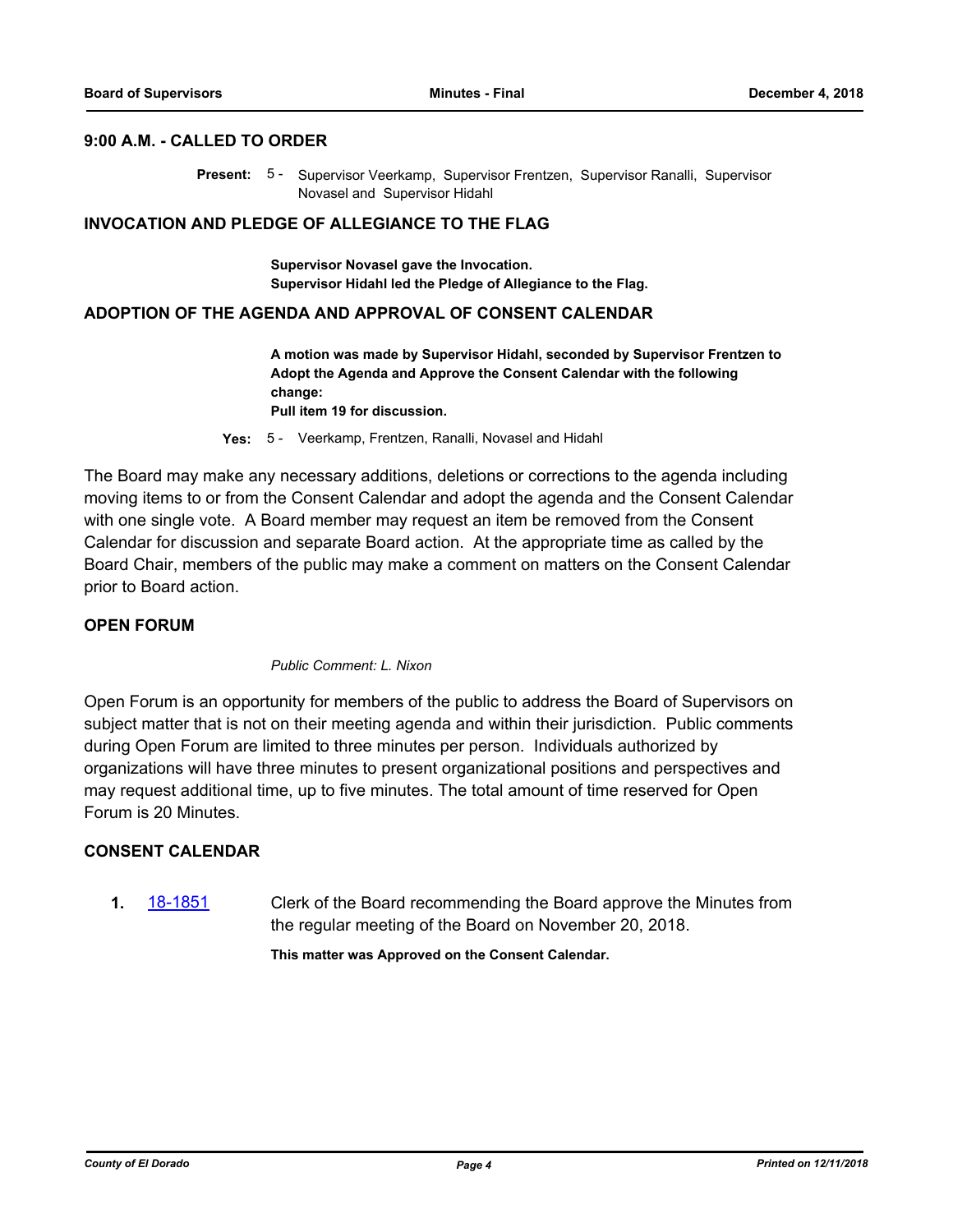#### **GENERAL GOVERNMENT - CONSENT ITEMS**

**2.** [18-1706](http://eldorado.legistar.com/gateway.aspx?m=l&id=/matter.aspx?key=25057) Chief Administrative Office, Parks Division, recommending the Board dissolve the inactive Skatepark Advisory Committee, which has not met since May of 2012.

FUNDING: N/A

**This matter was Approved on the Consent Calendar.**

**3.** [18-1764](http://eldorado.legistar.com/gateway.aspx?m=l&id=/matter.aspx?key=25115) Clerk of the Board, based upon the recommendation of the Behavioral Health Commission, recommending the Board make the following appointment to the Behavioral Health Commission: Reappoint R.S. Lynn, Commission Member, Term Expiration 12/03/2021.

**This matter was Approved on the Consent Calendar.**

**4.** [18-1784](http://eldorado.legistar.com/gateway.aspx?m=l&id=/matter.aspx?key=25135) Clerk of the Board, based upon the recommendation of the El Dorado County Early Care and Education Planning Council, recommending the Board make the following appointments to the El Dorado County Early Care and Education Planning Council: Appoint Jenny Pettit, Provider Representative (Vacant), Term Expiration 12/03/2022. Appoint Margaret Lewis, Public Agency Representative (Vacant), Term Expiration 12/03/2022.

**This matter was Approved on the Consent Calendar.**

**5.** [18-1410](http://eldorado.legistar.com/gateway.aspx?m=l&id=/matter.aspx?key=24762) Human Resources Department recommending the Board adopt and authorize the Chair to sign Resolution **215-2018** to: 1) Approve the reclassification (reallocation) of one (1.0 FTE) Internal Auditor position to one (1.0 FTE) Principal Financial Analyst position; and 2) Abolish the existing Internal Auditor class specification.

**FUNDING**: General Fund.

**Resolution 215-2018 was Adopted upon Approval of the Consent Calendar.**

**6.** [18-1756](http://eldorado.legistar.com/gateway.aspx?m=l&id=/matter.aspx?key=25107) Human Resources Department recommending the Board approve and adopt the revised County-wide class specification: Sr. Administrative Analyst.

**FUNDING:** N/A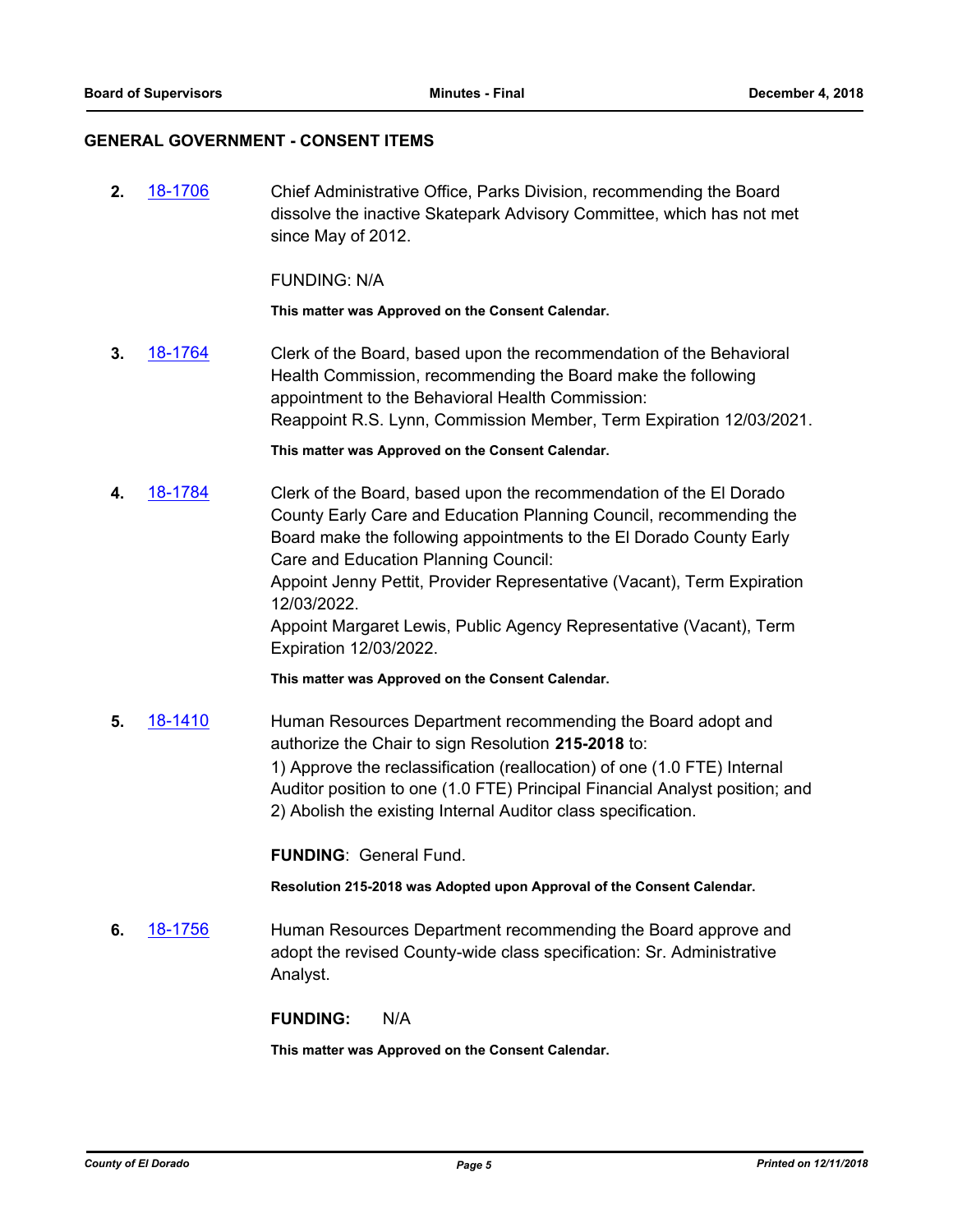**7.** [18-1801](http://eldorado.legistar.com/gateway.aspx?m=l&id=/matter.aspx?key=25152) Supervisor Novasel recommending the Board adopt and authorize the Chair to sign Resolution **242-2018** acknowledging highway restrictions during the 15th Annual Reno-Tahoe Odyssey Relay Run Adventure, May 31 - June 1, 2019.

**Resolution 242-2018 was Adopted upon Approval of the Consent Calendar.**

**8.** [18-1444](http://eldorado.legistar.com/gateway.aspx?m=l&id=/matter.aspx?key=24796) Supervisor Hidahl recommending the Board consider the following pertaining to the 55th Annual Santa Run fireworks display to be held at the El Dorado Hills Town Center on Saturday, December 15, 2018: 1) Adopt and authorize the Chair to sign Resolution **241-2018** permitting Pyro Engineering, Inc. dba Bay Fireworks to conduct a pyrotechnic display for the event, contingent upon full compliance of necessary requirements, insurance, contracts and permits as deemed necessary by the control authorities; and 2) Authorize the Chair to sign a letter to the Fire Marshal approving same.

> **This matter was Approved and Resolution 241-2018 was Adopted upon Approval of the Consent Calendar.**

**9.** [16-0305](http://eldorado.legistar.com/gateway.aspx?m=l&id=/matter.aspx?key=20961) Supervisor Ranalli recommending the Board find that a state of emergency continues to exist in El Dorado County as a result of unprecedented tree mortality due to drought conditions and related bark beetle infestations. (Cont. 11/20/18, Item 9)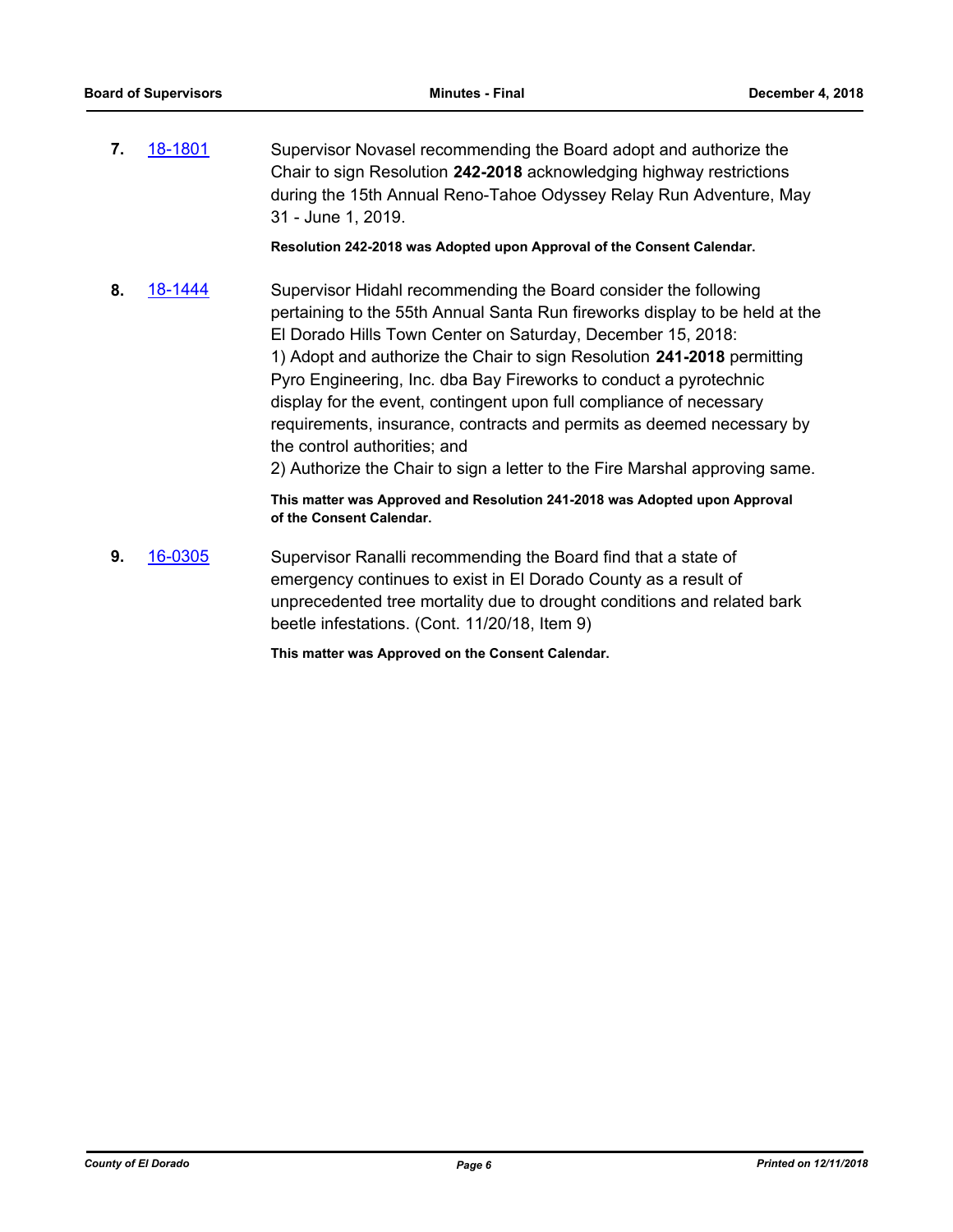#### **HEALTH AND HUMAN SERVICES - CONSENT ITEMS**

**10.** [18-1765](http://eldorado.legistar.com/gateway.aspx?m=l&id=/matter.aspx?key=25116) Health and Human Services Agency recommending the Board: 1) Approve and authorize the Chair to sign Agreement for Services 3481 with Sierra Child and Family Services, Inc, for the provision of Specialty Mental Health Services for children and young adults, in the amount of \$4,610,172, for the term of two and one-half (2.5) years from January 1, 2019 through June 30, 2021; and

> 2) Make findings in accordance with County Ordinance 3.13.030 that it is more economical and feasible to contract with Sierra Child and Family Services for services provided under this Agreement 3481 because the County does not have the qualified staff nor the facilities to provide said services; and

3) Authorize the Purchasing Agent, or their designee, to execute further documents relating to Agreement for Services 3481, including amendments which do not increase the maximum dollar amount or term of the Agreement, and contingent upon approval by County Counsel and Risk Management

**FUNDING:** 50% Medi-Cal; 50% a combination of Mental Health Services Act and 1991 / 2011 Realignment

**This matter was Approved on the Consent Calendar.**

**11.** [18-1777](http://eldorado.legistar.com/gateway.aspx?m=l&id=/matter.aspx?key=25128) Health and Human Services Agency recommending the Board: 1) Approve and authorize the Chair to sign Agreement for Services 3523 with Stanford Youth Solutions, Inc., for the provision of mobile Specialty Mental Health Services for children and young adults, in the amount of \$1,302,464, for the term of two and one-half (2.5) years from January 1, 2019 through June 30, 2021; and

> 2) Make findings in accordance with County Ordinance 3.13.030 that it is more economical and feasible to contract with Stanford Youth Solutions for services provided under this Agreement 3523 because the County does not have the qualified staff nor the facilities to provide said services; and

3) Authorize the Purchasing Agent, or their designee, to execute further documents relating to Agreement for Services 3523, including amendments which do not increase the maximum dollar amount or term of the Agreement, and contingent upon approval by County Counsel and Risk Management

**FUNDING:** 50% Medi-Cal; 50% a combination of Mental Health Services Act and 1991 / 2011 Realignment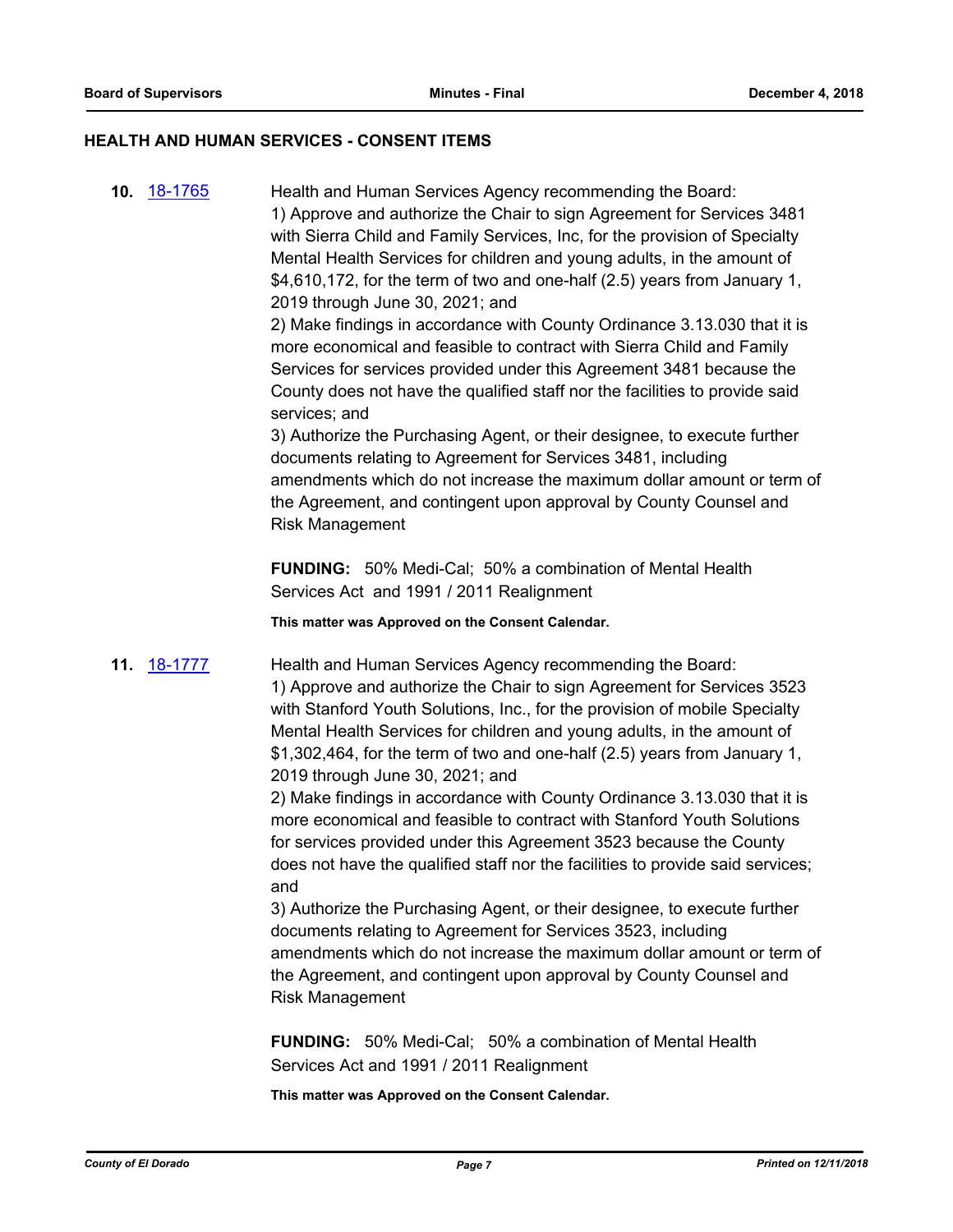| <b>12.</b> 18-1778 | Health and Human Services Agency recommending the Board:<br>1) Approve and authorize the Chair to sign Agreement for Services 3524<br>with New Morning Youth and Family Services, Inc., for the provision of<br>Specialty Mental Health Services for children and young adults, in the<br>amount of \$450,170, for the term of two and one-half (2.5) years from<br>January 1, 2019 through June 30, 2021; and<br>2) Make findings in accordance with County Ordinance 3.13.030 that it is<br>more economical and feasible to contract with New Morning Youth and<br>Family Services for services provided under this Agreement 3524<br>because the County does not have the qualified staff nor the facilities to<br>provide said services; and<br>3) Authorize the Purchasing Agent, or their designee, to execute further<br>documents relating to Agreement for Services 3524, including<br>amendments which do not increase the maximum dollar amount or term of<br>the Agreement, and contingent upon approval by County Counsel and<br><b>Risk Management</b><br><b>FUNDING:</b> 50% Medi-Cal; 50% a combination of Mental Health |
|--------------------|------------------------------------------------------------------------------------------------------------------------------------------------------------------------------------------------------------------------------------------------------------------------------------------------------------------------------------------------------------------------------------------------------------------------------------------------------------------------------------------------------------------------------------------------------------------------------------------------------------------------------------------------------------------------------------------------------------------------------------------------------------------------------------------------------------------------------------------------------------------------------------------------------------------------------------------------------------------------------------------------------------------------------------------------------------------------------------------------------------------------------------------|
|                    | Services Act and 1991 /2011 Realignment                                                                                                                                                                                                                                                                                                                                                                                                                                                                                                                                                                                                                                                                                                                                                                                                                                                                                                                                                                                                                                                                                                  |
|                    | This matter was Approved on the Consent Calendar.                                                                                                                                                                                                                                                                                                                                                                                                                                                                                                                                                                                                                                                                                                                                                                                                                                                                                                                                                                                                                                                                                        |
| <b>13. 18-1549</b> | Health and Human Services Agency recommending the Board:<br>1) Approve and authorize the Chair to sign Agreement for Services #3422<br>with Willow Glen Care Center, Inc., for the provision of residential<br>treatment services for mentally ill adults, in the amount of \$2,500,000, for<br>the term of 5 years effective upon execution through December 31, 2024;<br>and                                                                                                                                                                                                                                                                                                                                                                                                                                                                                                                                                                                                                                                                                                                                                           |
|                    | 3) Make findings in accordance with County Ordinance 3.13.030 that it is<br>more economical and feasible to contract with Willow Glen Care Center,<br>Inc. for services provided under this Agreement because the County has<br>neither the staff nor facilities to perform said services; and<br>4) Authorize the Purchasing Agent, or their designee to execute further<br>documents relating to Agreement for Services 3422, including<br>amendments which do not increase the maximum dollar amount or term of<br>the Agreement, and contingent upon approval by County Counsel and<br>Risk Management.                                                                                                                                                                                                                                                                                                                                                                                                                                                                                                                              |

**FUNDING:** Behavioral Health Realignment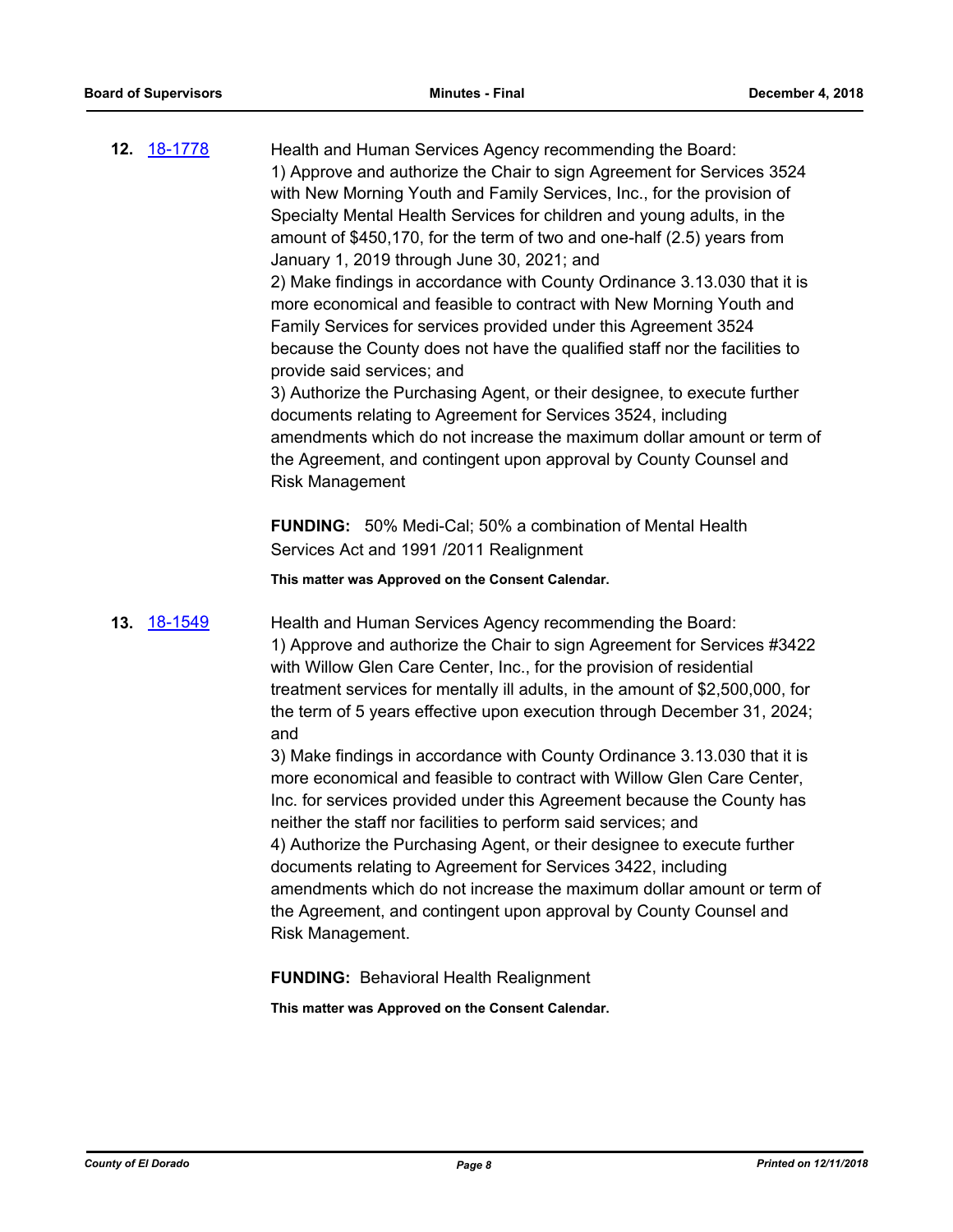**14.** [18-1559](http://eldorado.legistar.com/gateway.aspx?m=l&id=/matter.aspx?key=24910) Health and Human Services Agency recommending the Board: 1) Approve and authorize the Chair to sign Agreement for Services 3395 with State of California, Department of General Services/Office of Administrative Hearings to conduct Emergency Medical Technician disciplinary hearings upon request, in the amount of \$55,000, for the term of 5 years from January 6, 2019 through December 31, 2023; and 2) Make findings in accordance with County Ordinance 3.13.030 that it is more economical and feasible to contract with State of California, Department of General Services/Office of Administrative Hearings for these specialized services available only through the State, in accordance with Government Code Section 27727; and 3) Authorize the Purchasing Agent, or their designee, to execute further documents relating to Agreement for Services 3395, including amendments which do not increase the maximum dollar amount or term of the Agreement, and contingent upon approval by County Counsel and Risk Management.

> **FUNDING:** General Fund with reimbursement through State Emergency Medical Services Authority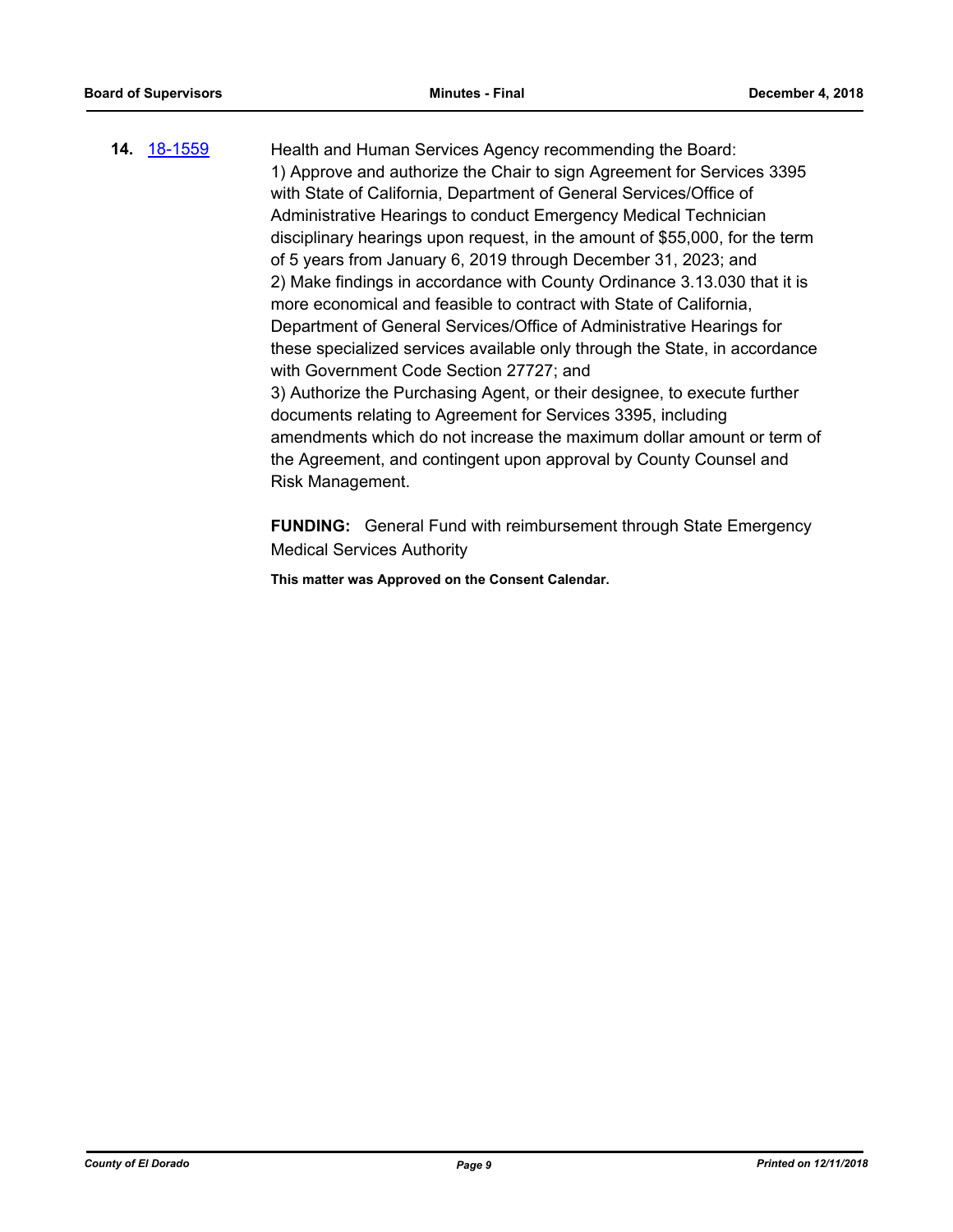**15.** [18-1743](http://eldorado.legistar.com/gateway.aspx?m=l&id=/matter.aspx?key=25094) Health and Human Services Agency recommending the Board: 1) Approve and authorize the Chair to sign Funding Agreement #3527 with Mother Lode Rehabilitation Enterprises, Inc., to allow pass-through of funding from California Department of Housing and Community Development (Agreement 80-RHC-009) to provide financial assistance for the development, construction, and operation of rental housing development property for the care of developmentally disabled residents, in the amount of \$55,212 for fiscal year 2018-19, for the term of approximately thirty (30) years from December 4, 2018 through September 30, 2048 (to match the current term of the State Agreement 80-RHC-009); and

2) Approve and authorize the Chair to sign the attached Budget Transfer Request to establish appropriations in the amount of \$55,212, plus estimated interest, for the Fiscal Year 2018-19 funding allocation; and 3) Authorize the Purchasing Agent, or their designee to execute further documents relating to Funding Agreement 3527, including amendments which do not increase the maximum dollar amount or term of the Agreement, and contingent upon approval by County Counsel and Risk Management.

**FUNDING:** Funding from Agreement 80-RHC-009 between the State of California Department of Housing and Community Development, Mother Lode Rehabilitation Enterprises, Inc., and the County of El Dorado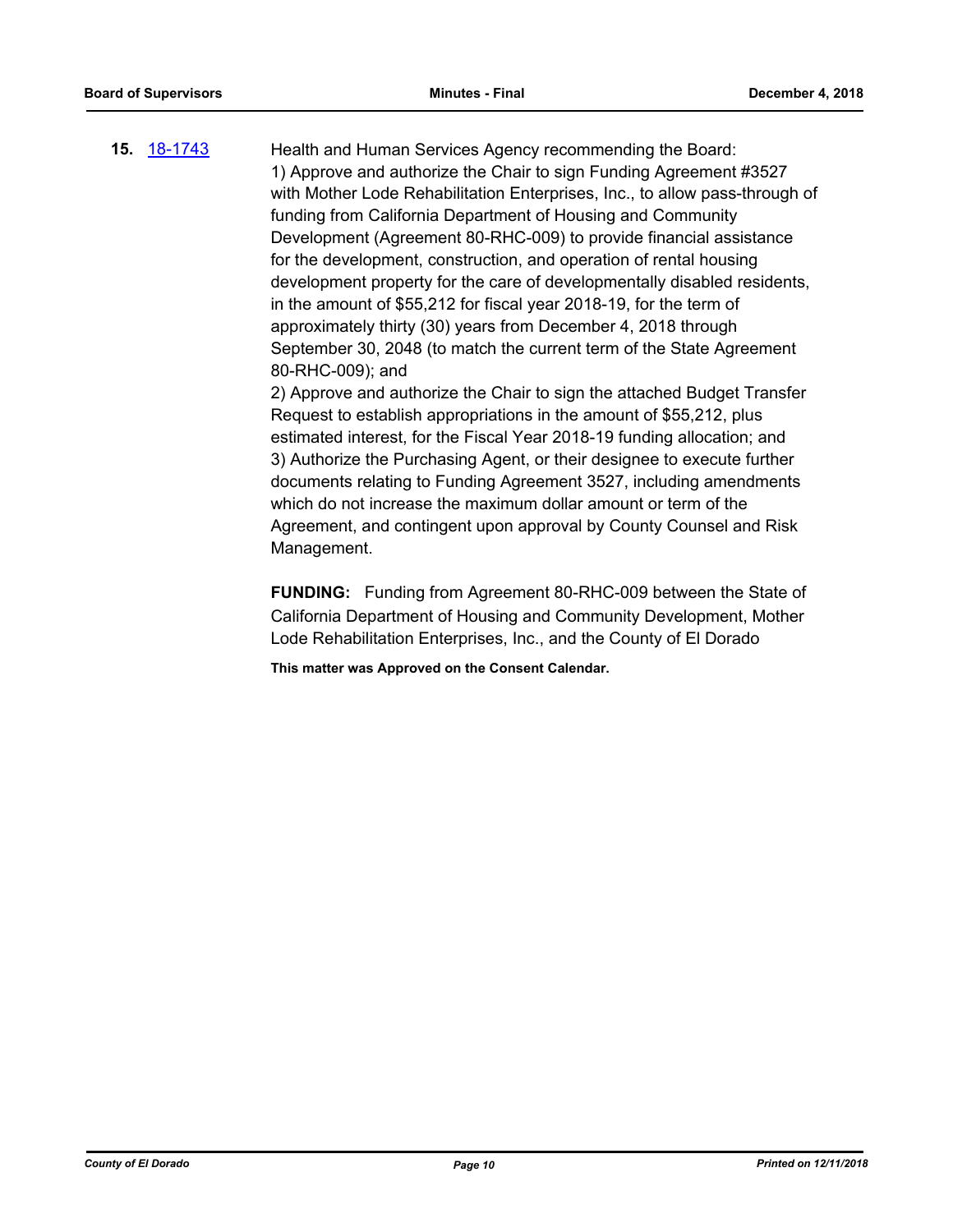**16.** [18-1762](http://eldorado.legistar.com/gateway.aspx?m=l&id=/matter.aspx?key=25113) Health and Human Services Agency recommending the Board: 1) Authorize the submission of a grant application to the California Business, Consumer Services and Housing Agency, Homeless Coordinating and Financing Counsel, for the Homeless Emergency Aid Program (HEAP) grant;

> 2) Designate the Director of Health and Human Services Agency to serve as the Authorized Representative of the Administrative Entity for the grant, in accordance with the requirements of the Notice of Funding Availability (NOFA) for the grant program;

3) Delegate authority to the Director of Health and Human Services Agency to accept funding and execute the grant agreement, if awarded, including any extension(s) or amendment(s) thereto, contingent upon County Counsel and Risk Management approval; and

4) Authorize the Director of Health and Human Services Agency, Chief Fiscal Officer, or designee to administer any agreement, or subsequent administrative documents relating to said award, including required fiscal and programmatic reports.

## **FUNDING:**

The program provides a total of \$1,448,323.63 in funding, which consists entirely (100%) of State funding resulting from Senate Bill (SB) 850, which was signed into law by Governor Brown in June of 2018. No matching funds are required.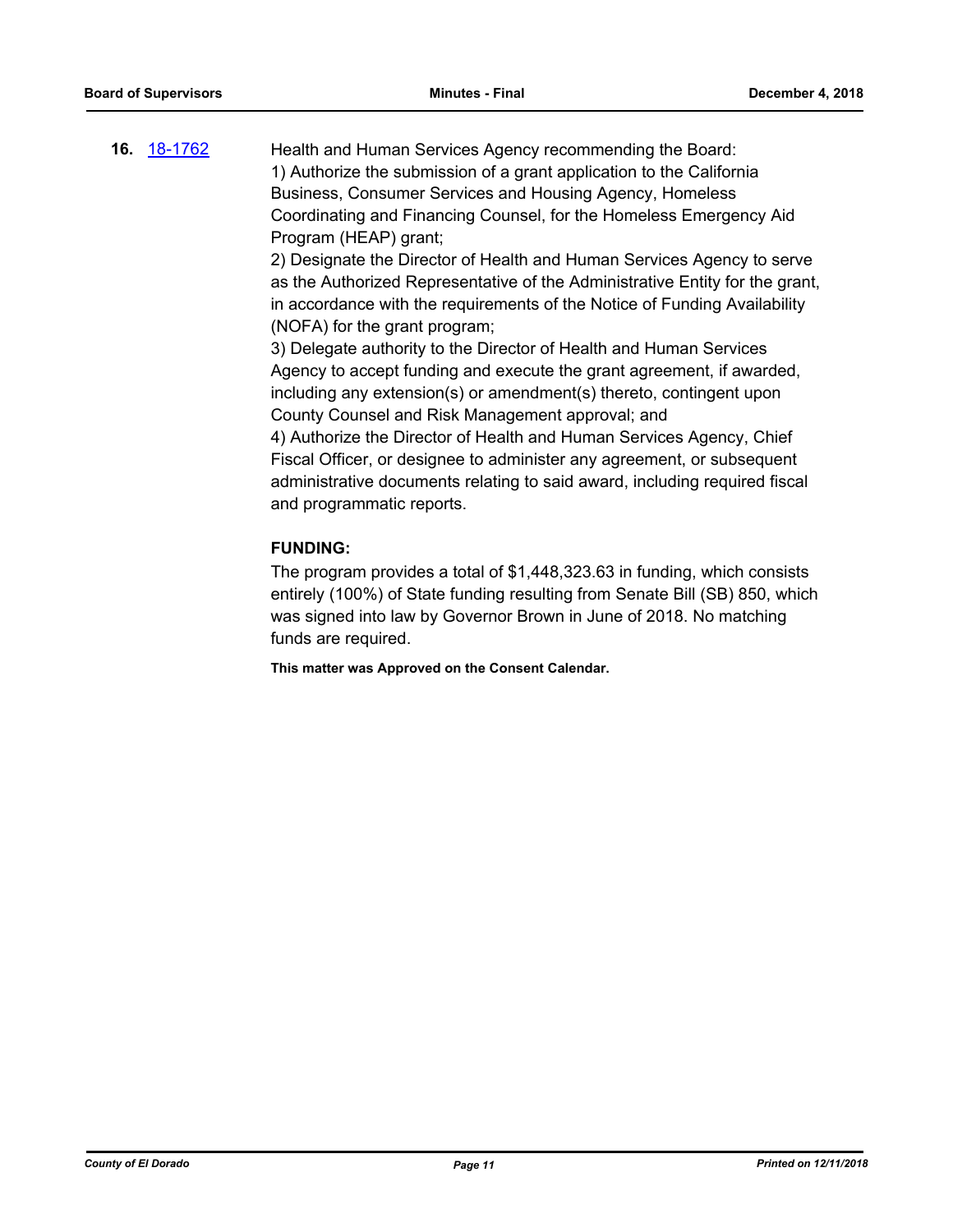#### **LAND USE AND DEVELOPMENT - CONSENT ITEMS**

**17.** [18-1580](http://eldorado.legistar.com/gateway.aspx?m=l&id=/matter.aspx?key=24931) Community Development Services, Planning and Building Department, Long Range Planning, recommending that the Board approve Final Passage (Second Reading) of Ordinance **5096** to repeal Ordinance 4385 and repeal and replace El Dorado County Ordinance 4325 - Providing For Public Water Planning (the repeal or amendment of Ordinance No. 4325 requires unanimous approval by the Board of Supervisors).

**FUNDING:** There is no funding associated with this item.

**Ordinance 5096 was Adopted upon Approval of the Consent Calendar.**

**18.** [18-1809](http://eldorado.legistar.com/gateway.aspx?m=l&id=/matter.aspx?key=25160) Community Development Services, Planning and Building Department, submitting for approval the Large Lot Final Map (TM-F18-0006) for the approved Promontory Village 7 Subdivision (TM16-1530) creating a total of 10 large lots for phasing and financing purposes on the 182-acre property. The property, identified by Assessor's Parcel Numbers 124-390-04, 124-390-08, and 124-390-14, located on the south side of Alexandria Drive, east of the intersection with Sophia Parkway, within the adopted Promontory Specific Plan, in the El Dorado Hills area (Exhibits A and B), and recommending the Board approve the Large Lot Final Map (TM-F18-0006) for the Promontory Village 7 Subdivision. (Supervisorial District 1)

**FUNDING:** N/A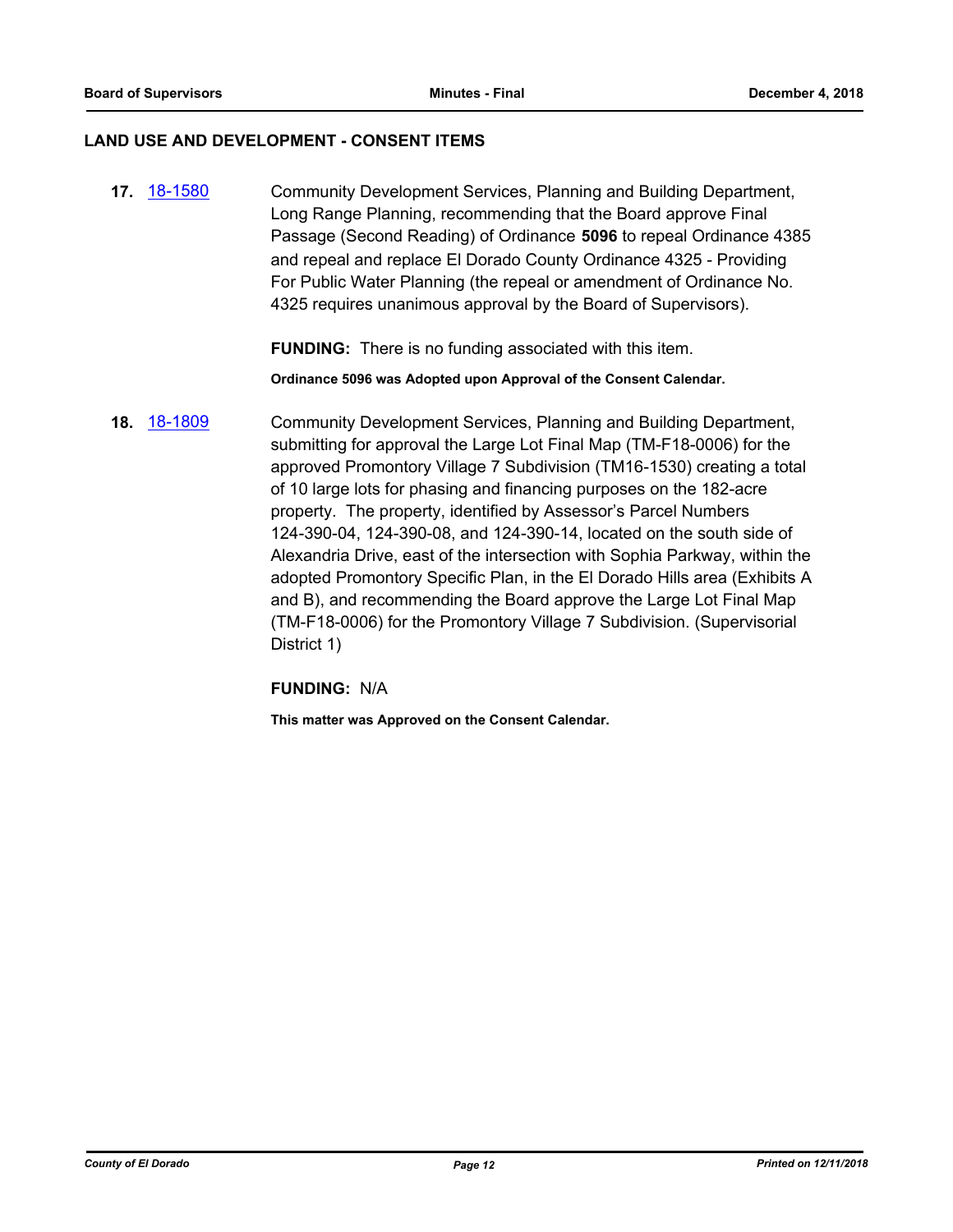**19.** [18-1834](http://eldorado.legistar.com/gateway.aspx?m=l&id=/matter.aspx?key=25063) Community Development Services, Planning and Building Department recommending the Board:

1) Award Request for Proposal 19-918-013 to the successful proposer, DeNovo Planning Group;

2) Authorize the Planning and Building Department to negotiate a three year Agreement with DeNovo Planning Group, for an amount not to exceed \$250,000 to assist in Community Planning efforts in Shingle Springs, Cameron Park, Diamond Springs/El Dorado and El Dorado Hills;

3) Authorize the Purchasing Agent to execute said Agreement, contingent upon Counsel and Risk Management review and approval and minor revisions; and

4) Make findings that it is more feasible and economical to engage an outside Consultant for the provision of land use planning services in accordance with Ordinance 3.13.040.

**FUNDING:** \$250,000 in Fiscal Year 2018/19, with \$125,000 in the Economic Development budget (General Fund TOT) and \$125,000 in the Planning and Building Department budget. (General Fund)

*Public Comment: J. Copeland, K. Payne*

**A motion was made by Supervisor Frentzen, seconded by Supervisor Ranalli to Approve this matter.**

- **Yes:** 5 Veerkamp, Frentzen, Ranalli, Novasel and Hidahl
- **20.** [18-1823](http://eldorado.legistar.com/gateway.aspx?m=l&id=/matter.aspx?key=25174) Surveyor's Office recommending the Board: 1) Approve and authorize the Chair to acknowledge and accept an Irrevocable Offer of Dedication for a Slope Easement. 2) Authorize the Chair to sign the *Consent to Offer of Dedication and Acceptance of Offer* and to record the Irrevocable Offer of Dedication (IOD) with the *Consent* attached.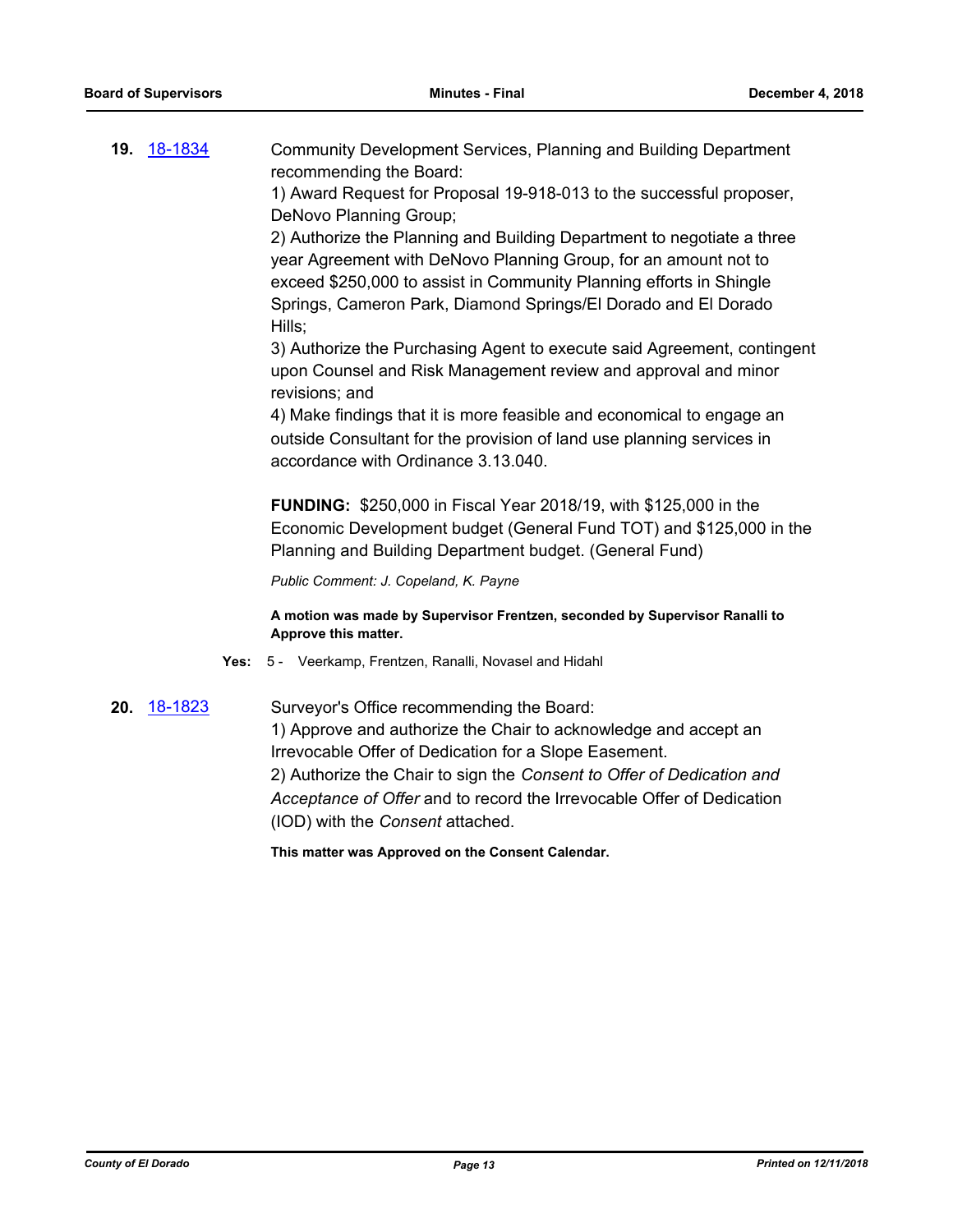#### **LAW AND JUSTICE - CONSENT ITEMS**

**21.** [18-1668](http://eldorado.legistar.com/gateway.aspx?m=l&id=/matter.aspx?key=25019) Probation Department recommending the Board: 1) Approve and authorize the Chair to sign Amendment I to Agreement for Services 3106 with Northern California Construction Training to increase the hourly rate for benefits as listed in Exhibit A, effective upon execution, increasing the not to exceed amount of the contract \$224,150.27 to \$226,624.33 for the term of August 14, 2018 through June 30, 2019; and 2) Authorize the Purchasing Agent, or designee, to execute further documents relating to Agreement for Services 3106, including amendments which do not increase the maximum dollar amount or term of the Agreement, and contingent upon approval by County Counsel and Risk Management.

> **FUNDING:** Fiscal Year 2018-19 AB109 and Community Corrections Partnership**.**

**This matter was Approved on the Consent Calendar.**

## **END CONSENT CALENDAR**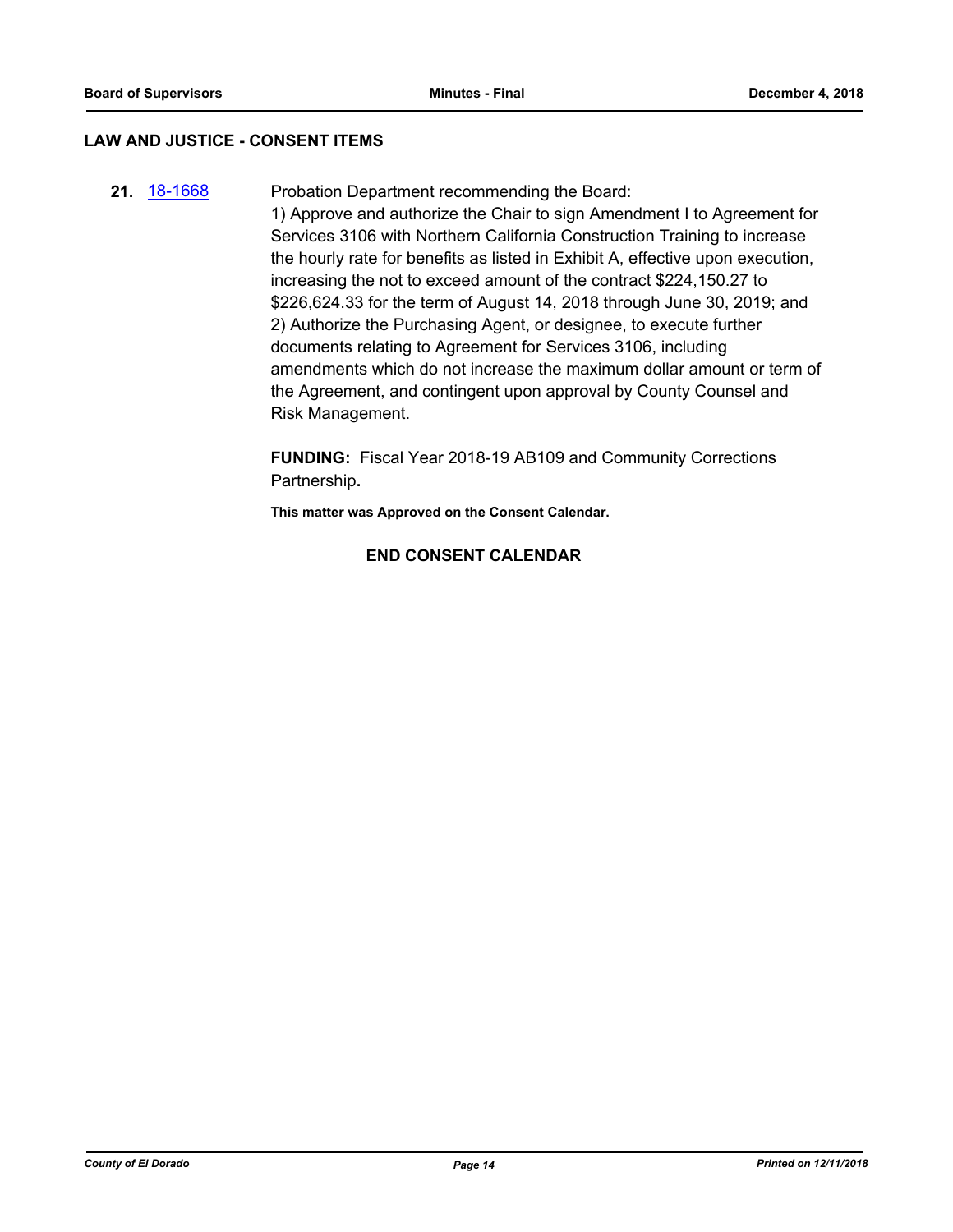#### **DEPARTMENT MATTERS - (Items in this category may be called at any time)**

**22.** [18-1622](http://eldorado.legistar.com/gateway.aspx?m=l&id=/matter.aspx?key=24973) Community Development Services, Environmental Management Department, recommending the Board consider the following: 1) Approve and authorize the Chair to execute Contract Change Order No. 1 with Doug Veerkamp General Engineering, Inc., in the amount of \$71,768.37 for the Union Mine Disposal Site - 2017 Storm Damage Repair Project, PW 17-31190, Contract 2682, retroactive to work completed between June 19, 2018 through August 31, 2018; 2) Make the following finding to waive the competitive bidding process for the change order: the nature of the subject of the contract is such that competitive proposals would be unavailing or would not produce an advantage, and the advertisement for competitive bids would thus be undesirable, impractical, or impossible;

> 3) Approve and authorize the Chair to sign the Notice of Acceptance with Doug Veerkamp General Engineering, Inc., for the Union Mine Disposal Site - 2017 Storm Damage Repair Project, PW 17-31190, Contract 2682; and

4) Approve and authorize the Clerk of the Board to release the Payment and Performance Bonds to the Surety upon notification from the Environmental Management Department, after the one (1) year guarantee period. (Est. Time: 5: Min)

**FUNDING:** Non-General Fund / County Service Area No. 10 Funds, with Environmental Management Department staff working with the Federal Emergency Management Agency to obtain emergency reimbursement.

*Public Comment: K. Payne, S. Taylor*

**A motion was made by Supervisor Hidahl, seconded by Supervisor Novasel to Approve this matter. Supervisor Frentzen registered a No vote based on the Contract Change Order being retroactive.**

- **Yes:** 3 Ranalli, Novasel and Hidahl
- **Noes:** 1 Frentzen
- **Recused:** 1 Veerkamp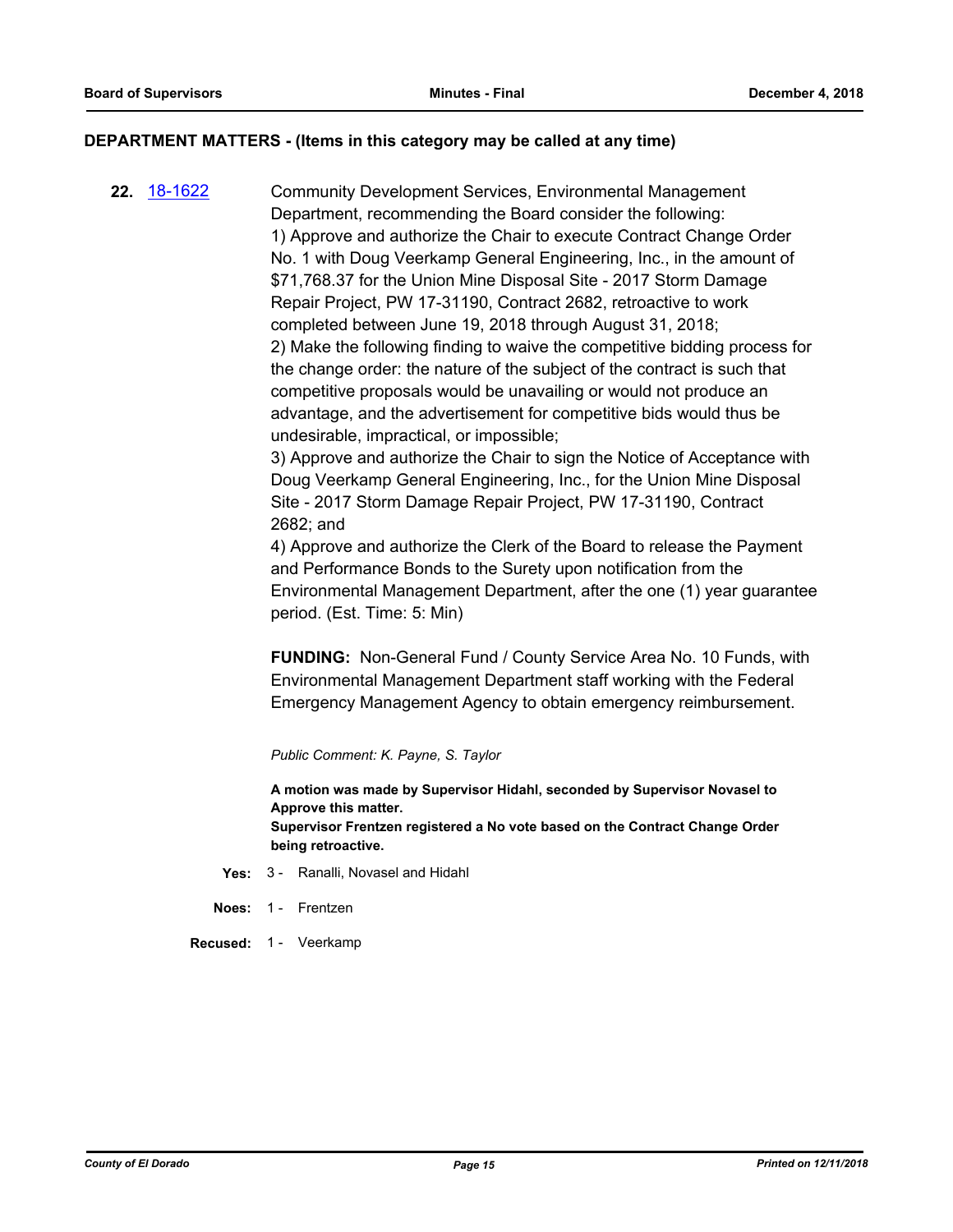**23.** [18-1773](http://eldorado.legistar.com/gateway.aspx?m=l&id=/matter.aspx?key=25124) Health and Human Services Agency recommending the Board: 1) Accept and authorize the Chair to sign funding Agreement 3492 with the County of Plumas acting as Host Entity to enable the County of El Dorado to participate in and receive federal revenues for Medi-Cal Administrative Activities, effective upon execution with a term retroactive to July 1, 2018 through June 30, 2019, with a maximum contractual obligation of \$10,800; and 2) Authorize the Director of the Health and Human Services Agency, or designee, to execute any further documents related to funding agreement 3492 including required fiscal and programmatic reports, and amendments which do not increase the maximum dollar amount or term of the Agreement, contingent upon approval by County Counsel and Risk

Management. (Est. Time: 5 Min.)

**FUNDING:** 100% Federal funding for Medi-Cal Administrative Activities

**A motion was made by Supervisor Veerkamp, seconded by Supervisor Ranalli to Approve this matter.**

- **Yes:** 5 Veerkamp, Frentzen, Ranalli, Novasel and Hidahl
- **24.** [18-1612](http://eldorado.legistar.com/gateway.aspx?m=l&id=/matter.aspx?key=24963) Department of Transportation, recommending the Board adopt a new policy, J-4, Broadband Infrastructure Installation Policy, formalizing the position of El Dorado County regarding installation of infrastructure to accommodate broadband in County right of way and facilities. (Est. Time: 15 min.)

## **FUNDING:** N/A

*Public Comment: K. Payne, T. Kayes, S. Taylor*

**A motion was made by Supervisor Novasel, seconded by Supervisor Frentzen to Approve this matter with the addition of a sunset review date to J-4 Policy - Broadband Infrastructure Installation Policy.**

- **Yes:** 5 Veerkamp, Frentzen, Ranalli, Novasel and Hidahl
- **25.** [18-1775](http://eldorado.legistar.com/gateway.aspx?m=l&id=/matter.aspx?key=25126) Agricultural Department recommending the Board receive and file the El Dorado-Alpine Counties 2017 Agricultural Crop and Livestock Report. (Est. Time: 30 Min.)

#### **Received and Filed.**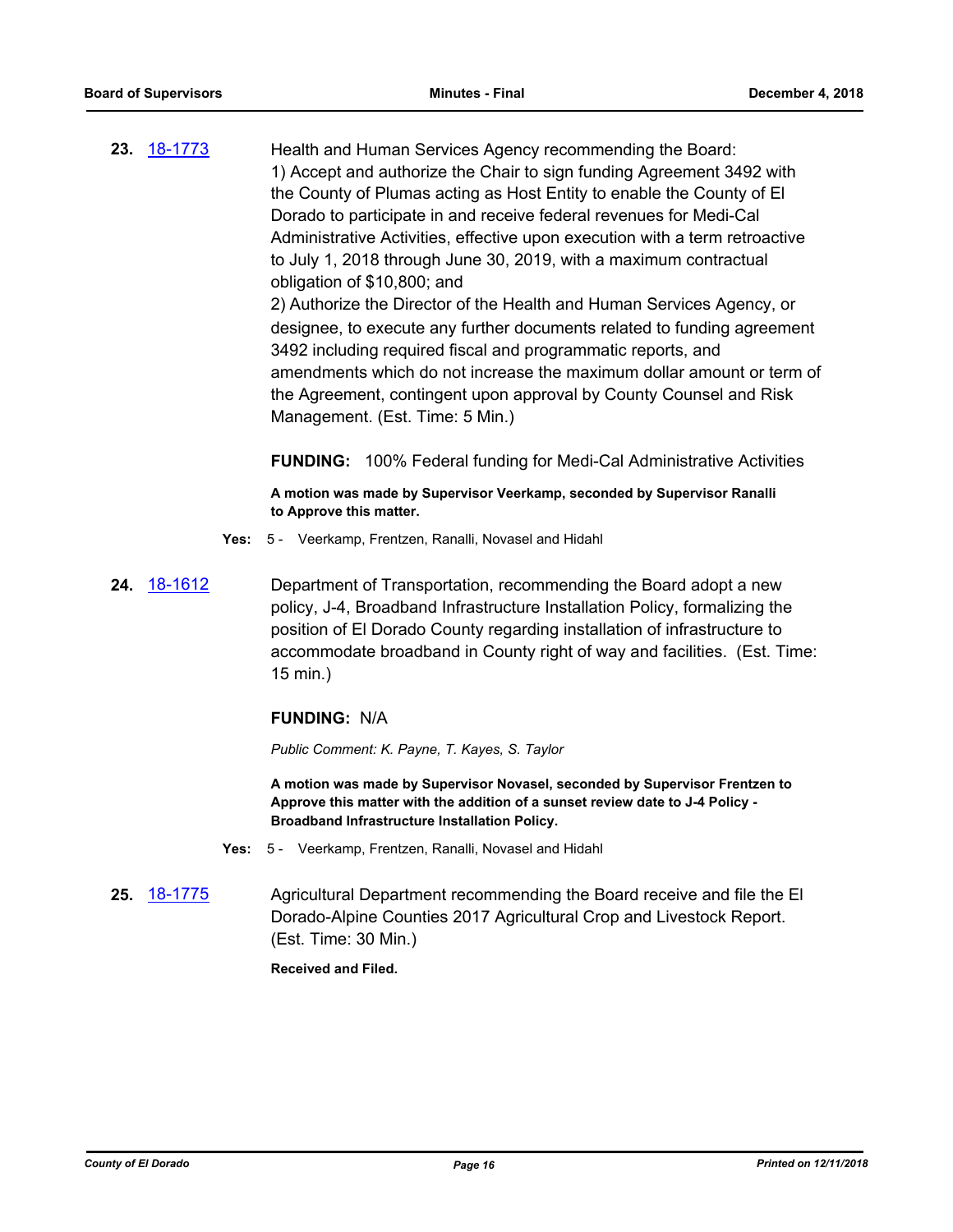## **10:00 A.M. - TIME ALLOCATION**

**26.** [18-1787](http://eldorado.legistar.com/gateway.aspx?m=l&id=/matter.aspx?key=25138) Supervisor Ranalli recommending the Board: 1) Receive and file presentation provided by William E. Schultz, El Dorado County Recorder-Clerk and Registrar of Voters in recognition of Pearl Harbor Day; and 2) Approve and authorize Chair's signature on Proclamation that commemorates December 7, 2018, as Pearl Harbor Remembrance Day in the County of El Dorado. (Est. Time: 10 Min.)

**Supervisor Ranalli read the Proclamation. A motion was made by Supervisor Ranalli, seconded by Supervisor Novasel to Approve this matter.**

#### **10:30 A.M. - TIME ALLOCATION**

**27.** [18-1836](http://eldorado.legistar.com/gateway.aspx?m=l&id=/matter.aspx?key=25186) Library Department recommending the Board receive and file a presentation on the South Lake Tahoe Myers Library Trust and the status of current improvements and potential plans at the South Lake Tahoe Library. (Est. Time: 10 Min.)

**FUNDING:** N/A

**Received and Filed.**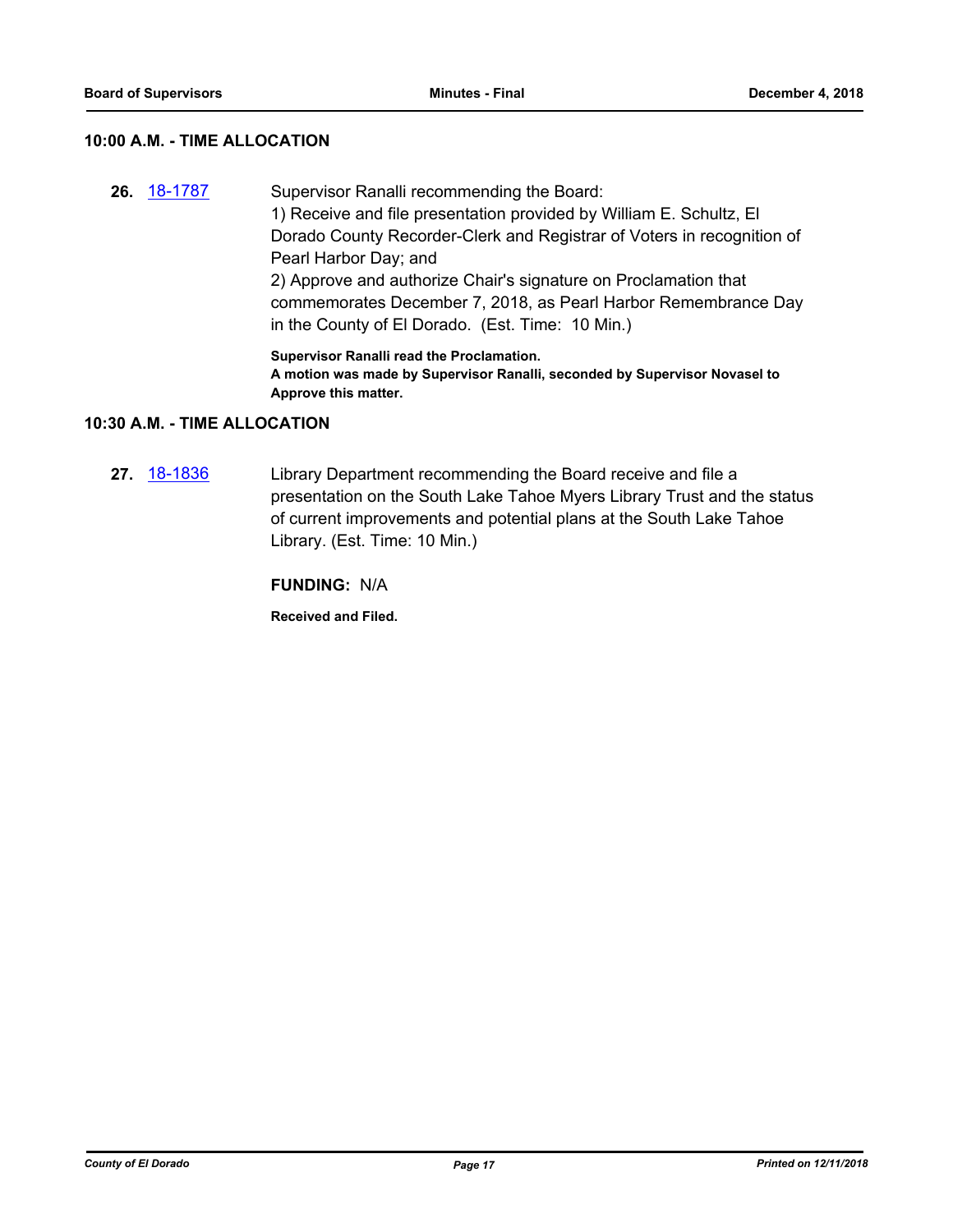## **11:00 A.M. - TIME ALLOCATION**

**28.** [18-1790](http://eldorado.legistar.com/gateway.aspx?m=l&id=/matter.aspx?key=25141) Supervisor Ranalli recommending Board:

1) Receive and file presentations provided by each member of the Board that recognizes the community volunteer groups and/or individuals selected by that member of the Board for recognition as the "Volunteer of the Year" for that Supervisorial District; and,

2) Approve and authorize the signatures of all five Board members on Certificates of Recognition for each of the community volunteer groups and individuals selected by each member of the Board of Supervisors in appreciation for the selfless work of these community volunteers who, through their efforts, make our County stronger in joining their friends, neighbors and fellow citizens to improve the lives of others. (Est. Time: 1 Hour)

**Supervisor Hidahl recognized the El Dorado Hills Area Planning Committee. Supervisor Frentzen recognized Mary Tran. Supervisor Veerkamp recognized Kurt Mikkola. Supervisor Novasel recognized Jeanne Harper. Supervisor Ranalli recognized Sol Nisbet.**

**A motion was made by Supervisor Frentzen, seconded by Supervisor Veerkamp to Approve this matter.**

**Yes:** 5 - Veerkamp, Frentzen, Ranalli, Novasel and Hidahl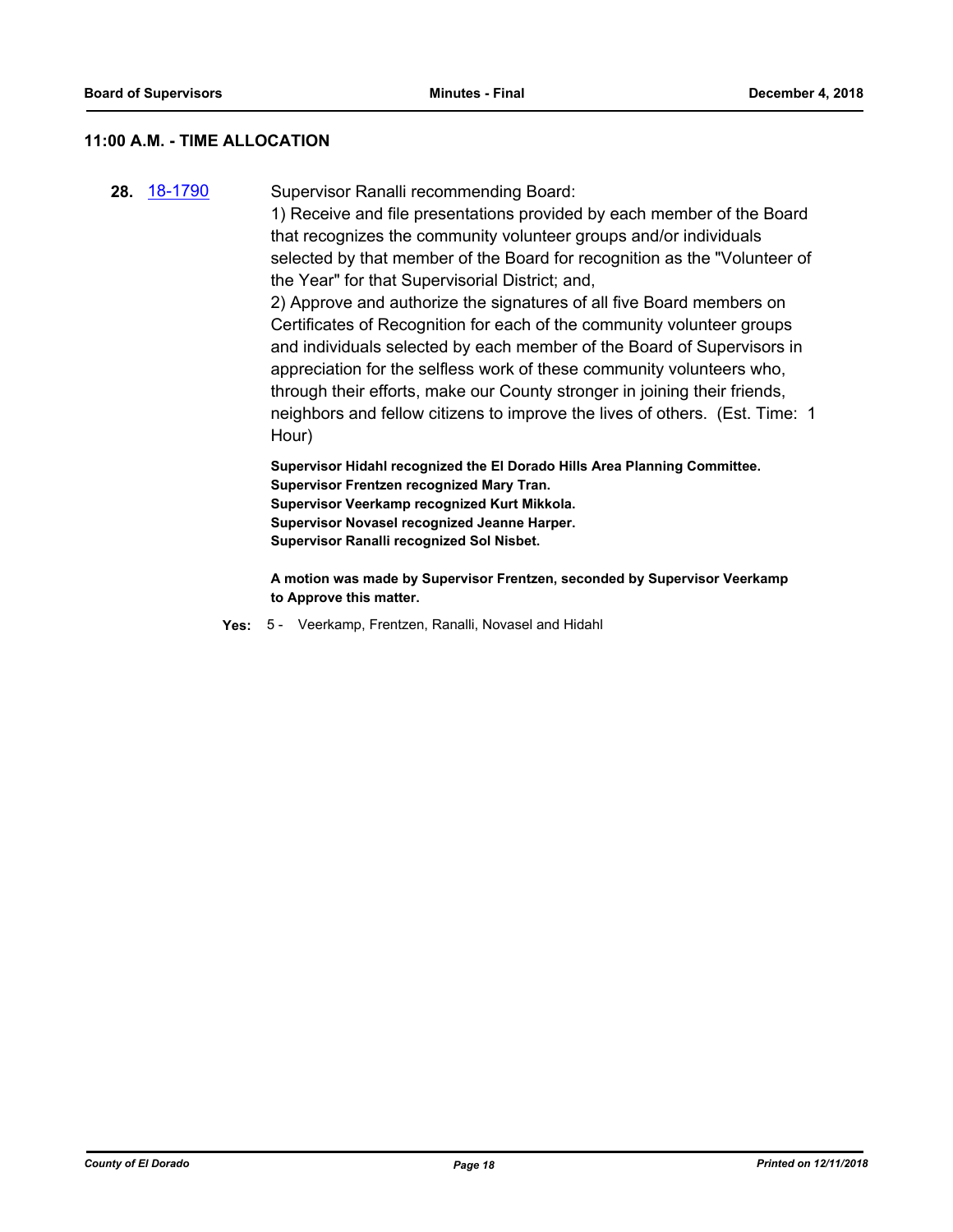#### **1:00 P.M. - TIME ALLOCATION**

**29.** [18-1852](http://eldorado.legistar.com/gateway.aspx?m=l&id=/matter.aspx?key=25202) Community Development Services, Planning and Building Department recommending the Board take the following final actions: 1) Certify the California Environmental Quality Act (CEQA) Addendum to the El Dorado County Targeted General Plan Amendment/Zoning Ordinance Update (TGPA/ZOU) Final Program Environmental Impact Report (EIR) that (a) revises responses to comments O-1-54 to O-1-58, O-1-62, O-1-70, I-37-14, I-37-16, I-37-23, and I-37-24; and, (b) revises the Executive Summary Section ES.5 (Potential Areas of Controversy/ Issues to be Resolved) to fairly present the disagreement between the County and the California State Board of Forestry and Fire Protection (Exhibit A); and

> 2) Adopt and authorize the Chair to sign Resolution **244-2018**, which certifies the CEQA Addendum to the Final Program EIR (FEIR) for the Targeted General Plan Amendment and Zoning Ordinance Update (Exhibit B). (Est. Time: 30 Min.)

#### **FUNDING:** N/A

*Public Comment: C. Langley, S. Taylor, L. Nixon, K. Payne, K. Beal, L. Brent-Bumb*

**A motion was made by Supervisor Ranalli, seconded by Supervisor Veerkamp to Approve this matter and Adopt Resolution 244-2018.**

**Yes:** 4 - Veerkamp, Ranalli, Novasel and Hidahl

**Noes:** 1 - Frentzen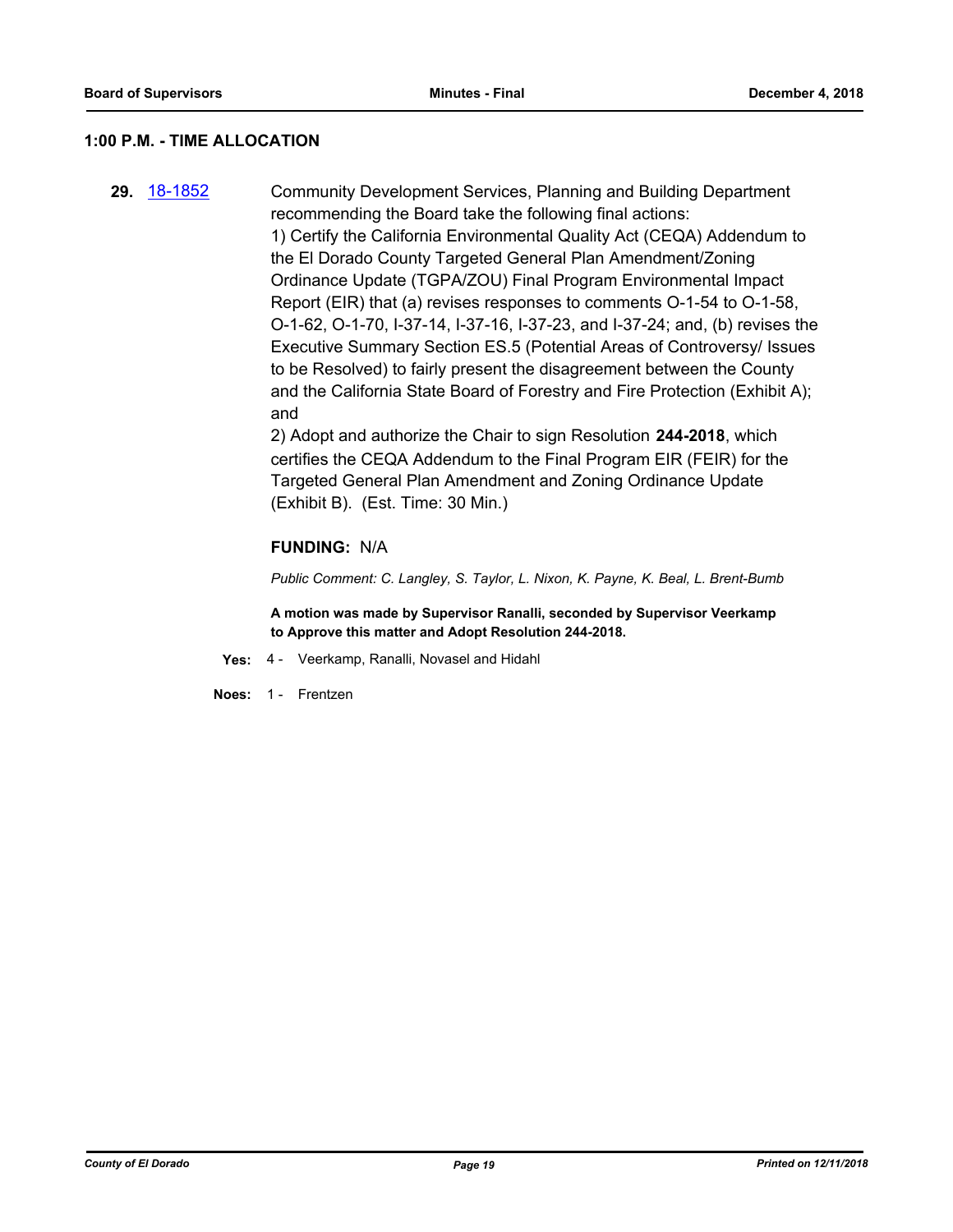**30.** [18-1844](http://eldorado.legistar.com/gateway.aspx?m=l&id=/matter.aspx?key=25194) Chief Administrative Office recommending the Board: 1) Receive and file a presentation outlining next steps and an estimated timeline for the development of the County's Commercial Cannabis Program, pursuant to voter approved Measures (pending certification), and;

2) Adopt and authorize the Chair to sign Resolution **243-2018**, amending the Authorized Personnel Allocation Resolution 132-2018, thereby adding one Principal Management Analyst allocation to the Chief Administrative Office to allow staff to adequate time toward the development of the Commercial Cannabis Program, while continuing to address other County priorities as well as manage the budget and operational responsibilities within the CAO's office. (Est. Time: 30 min.)

**FUNDING**: General Fund initially with cost recovery through Commercial Cannabis Program Fees.

*Public Comment: A. O'Neal, R. Miller, L. Phillips, D. Schaffer, K. Gizono*

**A motion was made by Supervisor Novasel, seconded by Supervisor Veerkamp to Approve this matter and Adopt Resolution 243-2018.**

- **Yes:** 5 Veerkamp, Frentzen, Ranalli, Novasel and Hidahl
- **31.** [18-1644](http://eldorado.legistar.com/gateway.aspx?m=l&id=/matter.aspx?key=24995) Health and Human Services Agency recommending the Board receive and file a presentation on the Agency's five (5) year projection and provide direction to staff. (Est. Time: 30 min.)

**FUNDING:** Multiple - Federal, State, Other

**Received and Filed.**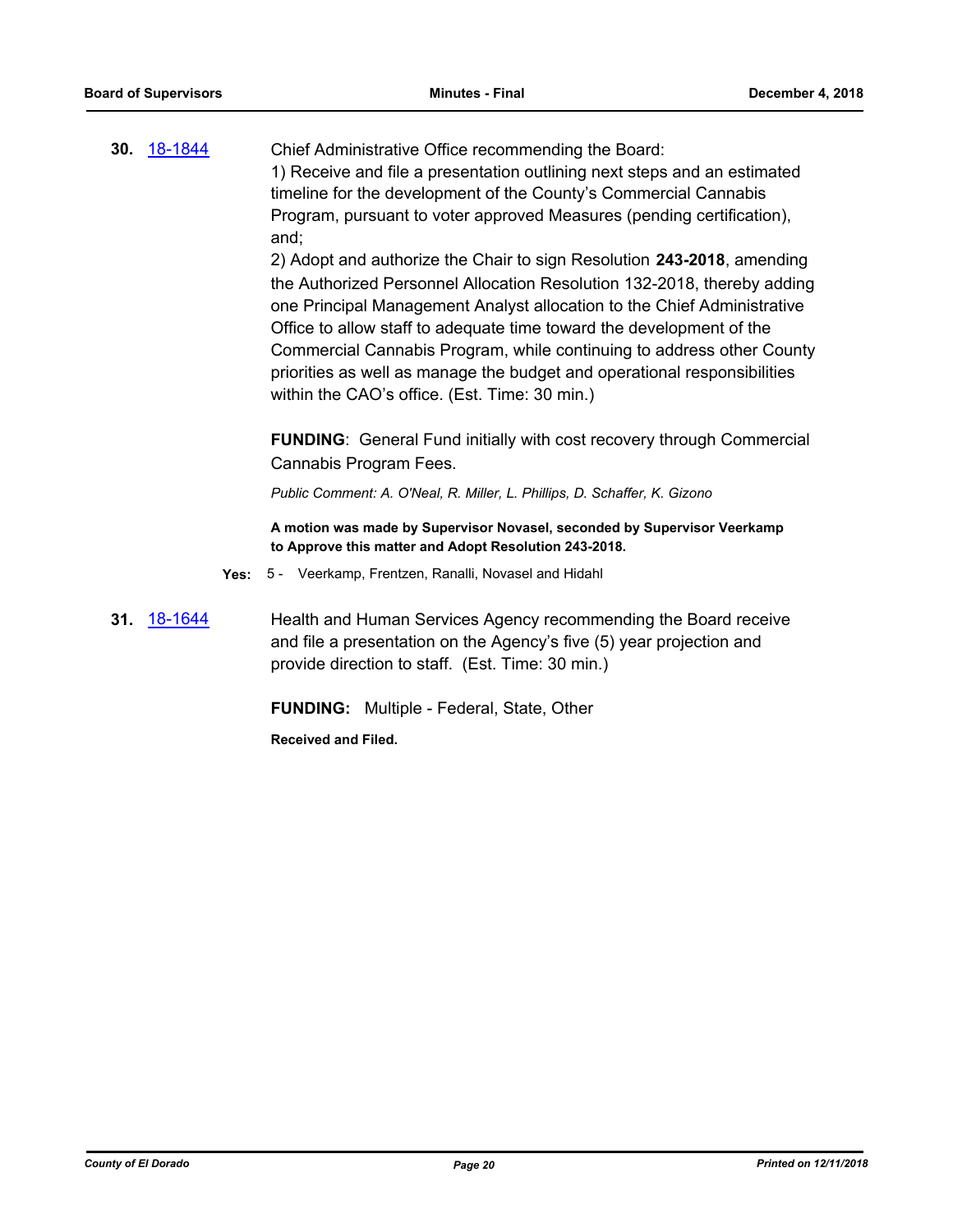#### **2:00 P.M. - TIME ALLOCATION**

**32. 18-1848** HEARING - To consider a request by the Capital SouthEast Connector Joint Powers Authority appealing the Planning Commission's September 27, 2018 approval of Conditional Use Permit CUP18-0005/Quantum Care Place to allow for the construction and operation of an approximately 60,400 square foot senior assisted living facility and an approximately 4,000 square foot medical office building on property identified by Assessor's Parcel Number 117-490-01, consisting of 4.11 acres, in the Carson Creek Specific Plan Area of El Dorado Hills area. (Supervisorial District 1)

#### **Item is requested to be continued to January 15, 2019.**

*Public Comment: J. Ross*

**Supervisor Ranalli opened the hearing and upon conclusion of the public comment period, Continued the hearing. A motion was made by Supervisor Frentzen, seconded by Supervisor Ranalli to Continue this matter to January 15, 2019.**

**Yes:** 5 - Veerkamp, Frentzen, Ranalli, Novasel and Hidahl

#### **ITEMS TO/FROM SUPERVISORS**

**Supervisor Hidahl reported on the following: Thanksgiving was wonderful.**

**Supervisor Frentzen reported on the following: California Local Agency Formation Commission treasurer duties. Regional Broadband forum. AQUA Water Agency Conference.**

**Supervisor reported on the following: CAMP Fire fundraiser. Meeting with Planning Director. Sacrament Area Council Of Government Rural Urban Discussion.**

**Supervisor Novasel reported on the following: Human Rights Commission. California State Association of Counties Conference.**

**Supervisor Ranalli reported on the following: El Dorado County Transportation Commission.**

#### **CAO UPDATE**

**Don Ashton, Chief Administrative Officer, reported on the following: California State Association of Counties Conference.**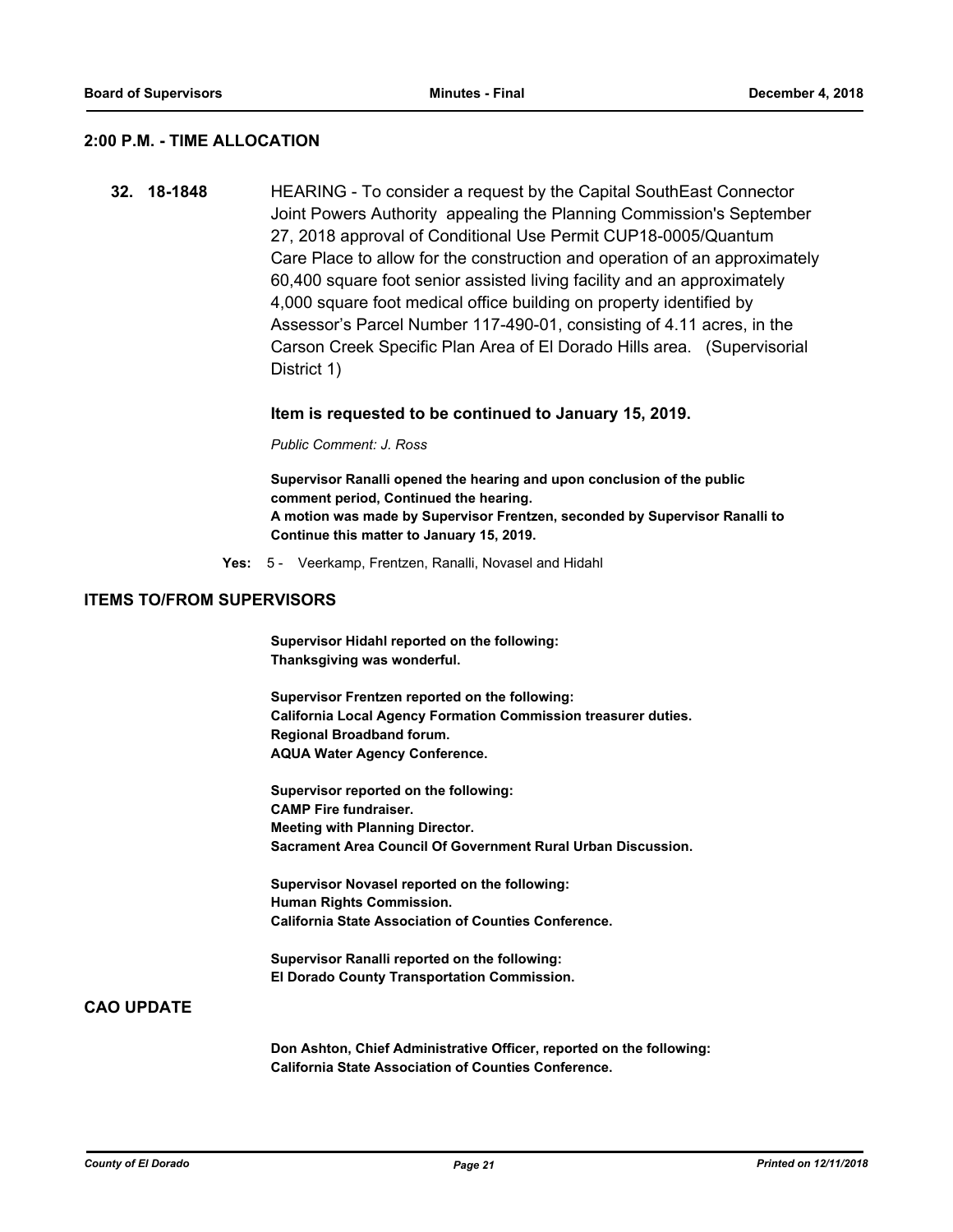## **ADJOURNED AT 3:41 P.M.**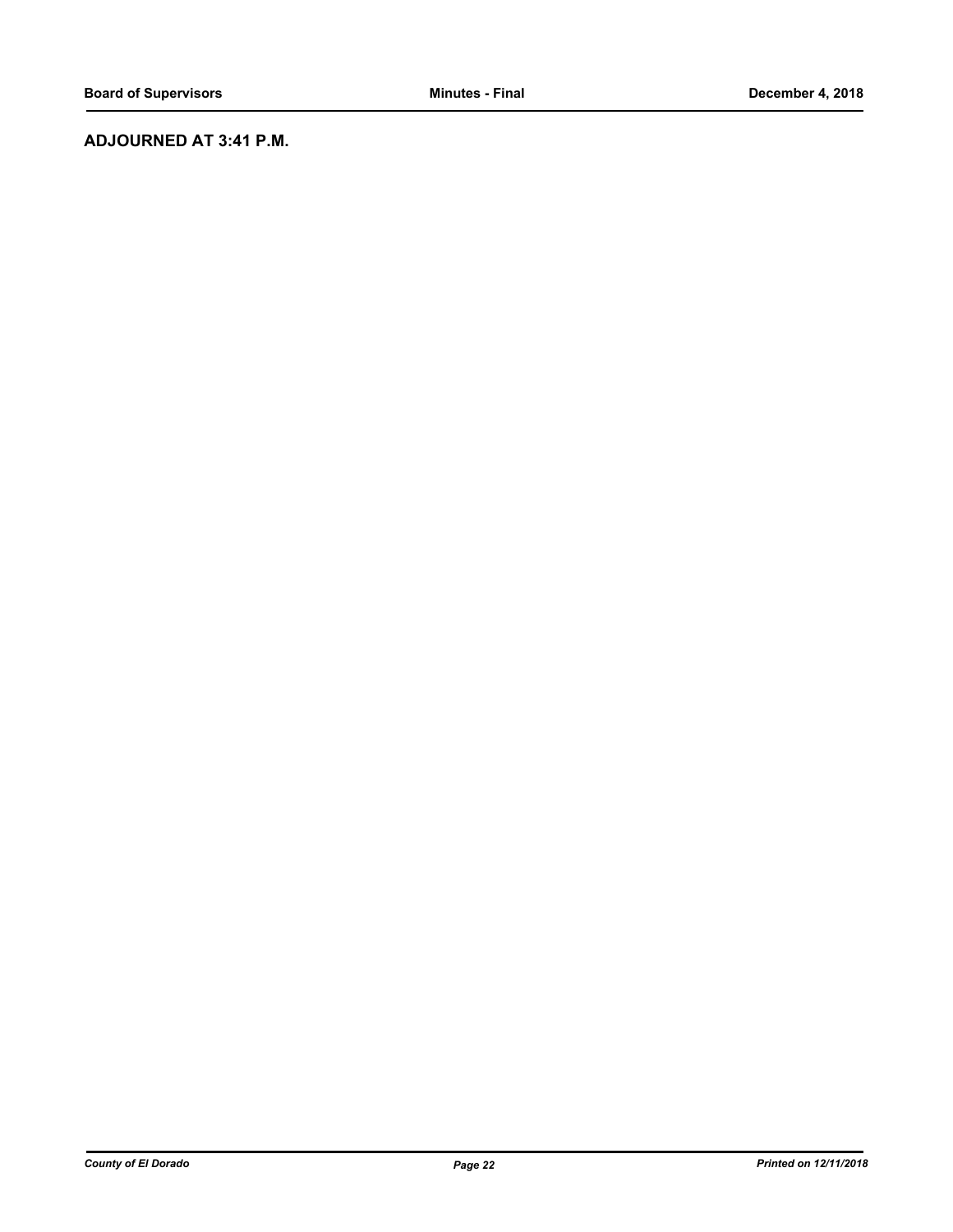## **CLOSED SESSION**

| 33. 18-1858        | <b>Pursuant to Government Code Section 54957- Threat to Public</b><br><b>Services or Facilities.</b> Title: Consultation with County Security Officer<br>Jimmy Gonzalez (Est. Time: 20 min) |
|--------------------|---------------------------------------------------------------------------------------------------------------------------------------------------------------------------------------------|
|                    | All five Supervisors participated. No Action Reported.                                                                                                                                      |
| 34. 18-1857        | Conference with Legal Counsel - Initiation of Litigation pursuant to<br>Government Code Section 54956.9(d)(4). Number of potential cases: (1).<br>(Est. Time: 15 min)                       |
|                    | All five Supervisors participated. No Action Reported.                                                                                                                                      |
| <b>35.</b> 18-1854 | <b>Pursuant to Government Code Section 54957- Public Employee</b><br><b>Recruitment.</b> Title: Registrar of Voters. (Est. Time: 15 Minutes)                                                |
|                    | All five Supervisors participated. No Action Reported.                                                                                                                                      |
| <b>36.</b> 18-1826 | <b>Pursuant to Government Code Section 54957- Public Employment.</b><br>Title: Director, Health and Human Services Agency Recruitment. (Est.<br>Time: 15 Min.)                              |
|                    | All five Supervisors participated. No Action Reported.                                                                                                                                      |